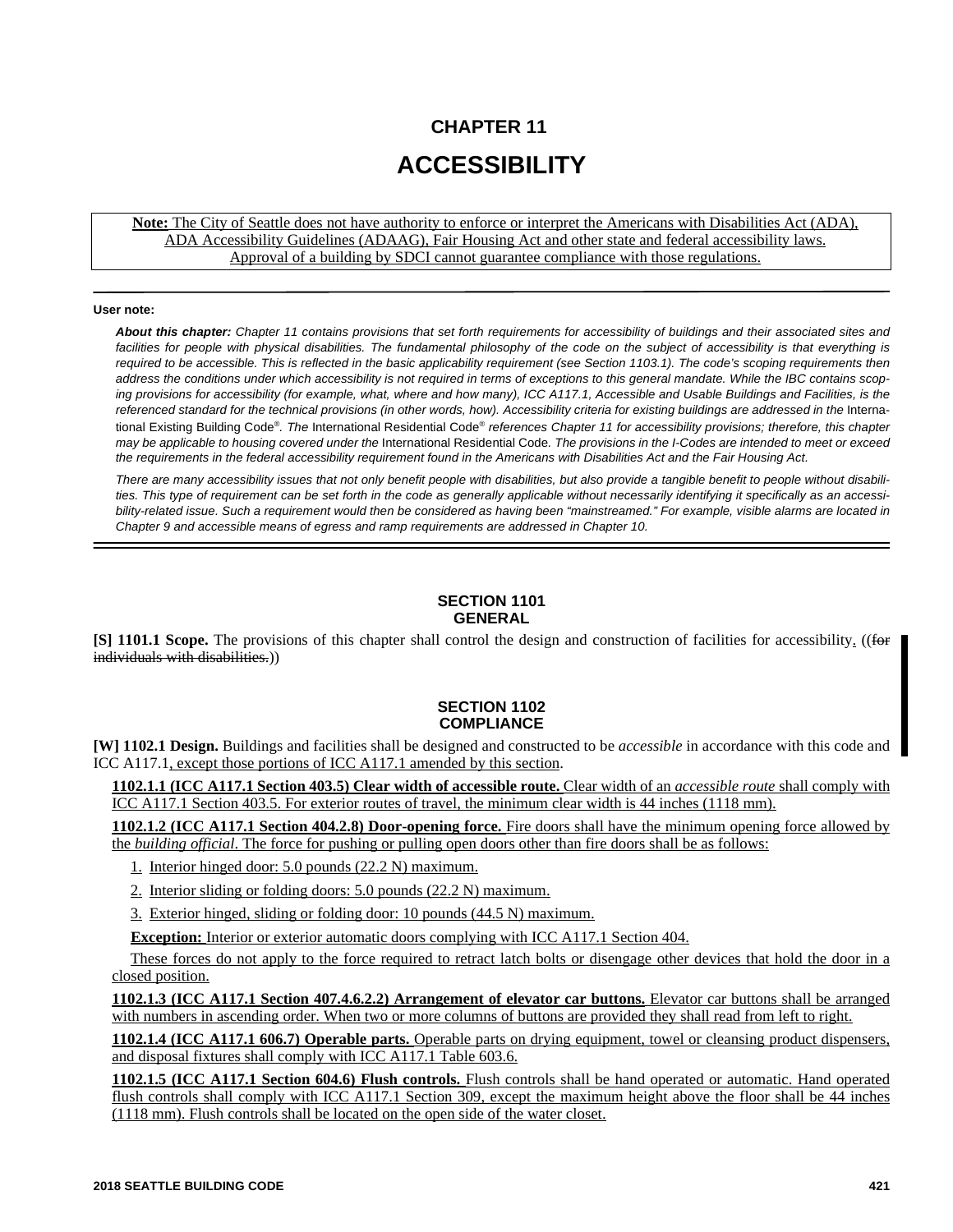**Exception:** In ambulatory accessible compartments complying with ICC A117.1 Section 604.10, flush controls are permitted to be located on either side of the water closet.

**1102.1.6 (ICC A117.1 Section 703.6.3.1) International Symbol of Accessibility.** Where the International Symbol of Accessibility is required, it shall be proportioned complying with ICC A117.1 Figure 703.6.3.1. All interior and exterior signs depicting the International Symbol of Accessibility shall be white on a blue background.

**[W] 1102.1.7 (ICC A117.1 Section 502.2) Vehicle space size.** Car and van parking spaces shall be 96 inches (2440 mm) minimum in width.

**1102.1.8 (ICC A117.1 Section 502.4.2) Access aisle width.** Access aisles serving car parking spaces shall be 60 inches (1525 mm) minimum in width. Access aisles serving van parking spaces shall be 96 inches (2440 mm) minimum in width.

**1102.1.9 (ICC A117.1 Section 502.7) Identification.** Accessible parking spaces shall be indicated by a vertical sign. The signs shall include the International Symbol of Accessibility complying with subsection 703.6.3.1. Such symbol shall be white on a blue background. Signs identifying van parking spaces shall contain the designation "van accessible." The sign may include additional language such as, but not limited to, an indication of the amount of the monetary penalty defined in RCW 46.19.050 for parking in the space without a valid permit. A vertical "no parking" sign shall be erected at the head of each access aisle located adjacent to an accessible parking space. The sign may include additional language such as, but not limited to, an indication of any penalty for parking in an access aisle. Such signs shall be 60 inches (1525 mm) minimum above the floor of the parking space, measured to the bottom of the sign.

# **SECTION 1103 SCOPING REQUIREMENTS**

**1103.1 Where required.** *Sites*, buildings, *structures*, *facilities*, elements and spaces, temporary or permanent, shall be *accessible* to individuals with disabilities.

**1103.2 General exceptions.** *Sites*, buildings, *structures*, *facilities*, elements and spaces shall be exempt from this chapter to the extent specified in this section.

**1103.2.1 Specific requirements.** *Accessibility* is not required in buildings and *facilities*, or portions thereof, to the extent permitted by Sections 1104 through 1111.

**1103.2.2 Employee work areas.** Spaces and elements within *employee work areas* shall only be required to comply with Sections 907.5.2.3.1, 1009 and 1104.3.1 and shall be designed and constructed so that individuals with disabilities can approach, enter and exit the work area. Work areas, or portions of work areas, other than raised courtroom stations in accordance with Section 1108.4.1.4, that are less than 300 square feet  $(30 \text{ m}^2)$  in area and located 7 inches  $(178 \text{ mm})$  or more above or below the ground or finished floor where the change in elevation is essential to the function of the space shall be exempt from all requirements.

**1103.2.3 Detached dwellings.** Detached one- and two- family *dwellings*, their accessory structures and their associated *sites* and *facilities* are not required to comply with this chapter.

**1103.2.4 Utility buildings.** Group U occupancies are not required to comply with this chapter other than the following:

- 1. In agricultural buildings, access is required to paved work areas and areas open to the general public.
- 2. Private garages or carports that contain required *accessible* parking.

**1103.2.5 Construction sites.** Structures, *sites* and equipment directly associated with the actual processes of construction including, but not limited to, scaffolding, bridging, materials hoists, materials storage or construction trailers are not required to comply with this chapter.

**1103.2.6 Raised areas.** Raised areas used primarily for purposes of security, life safety or fire safety including, but not limited to, observation galleries, prison guard towers, fire towers or lifeguard stands are not required to comply with this chapter.

**1103.2.7 Limited access spaces.** Spaces accessed only by ladders, catwalks, crawl spaces, freight elevators or very narrow passageways are not required to comply with this chapter.

**1103.2.8 Areas in places of religious worship.** Raised or lowered areas, or portions of areas, in *places of religious worship* that are less than 300 square feet  $(30 \text{ m}^2)$  in area and located 7 inches  $(178 \text{ mm})$  or more above or below the finished floor and used primarily for the performance of religious ceremonies are not required to comply with this chapter.

**1103.2.9 Equipment spaces.** Spaces frequented only by service personnel for maintenance, repair or occasional monitoring of equipment are not required to comply with this chapter.

**1103.2.10 Highway tollbooths.** Highway tollbooths where the access is provided only by bridges above the vehicular traffic or underground tunnels are not required to comply with this chapter.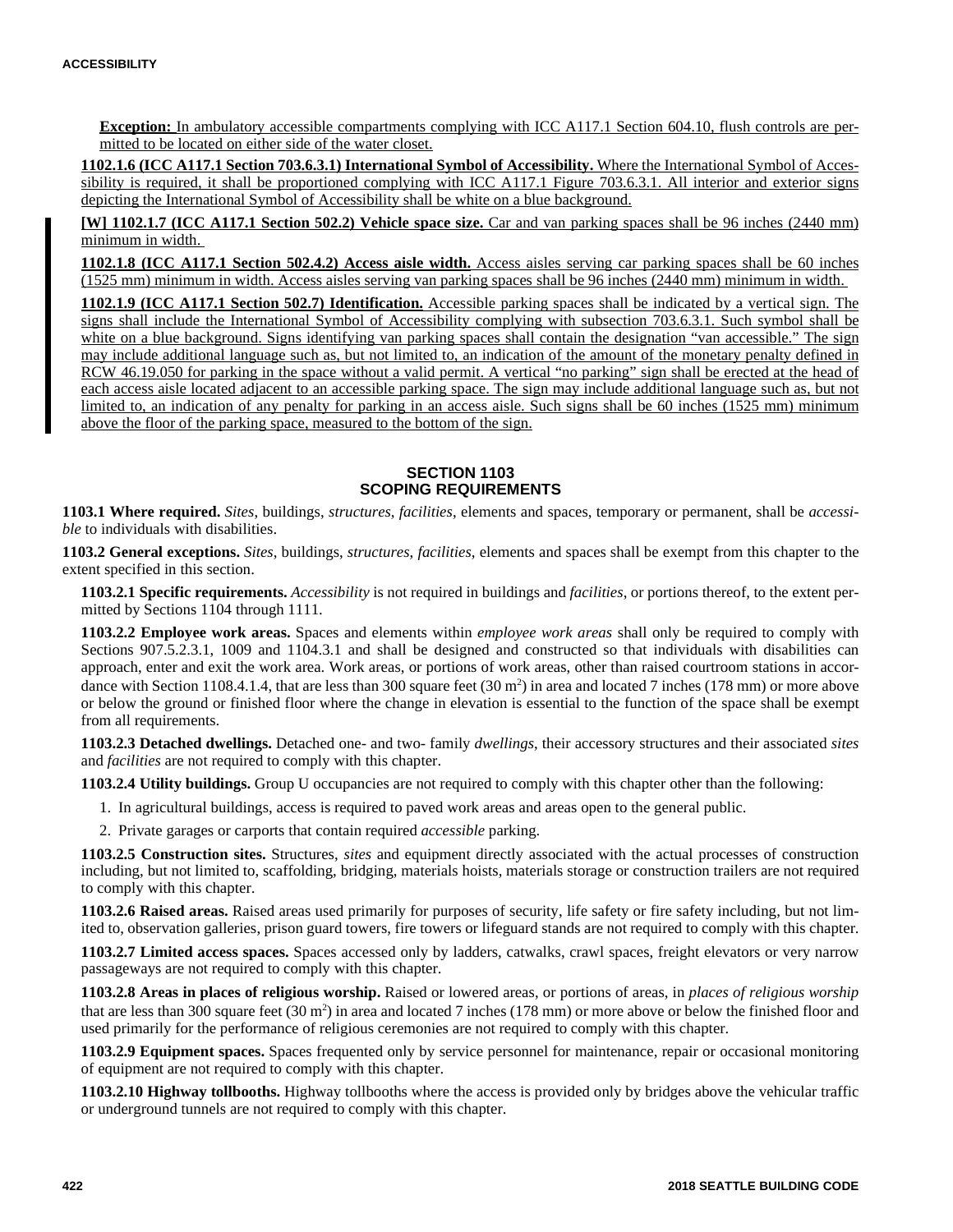**1103.2.11 Residential Group R-1.** Buildings of Group R-1 containing not more than five *sleeping units* for rent or hire that are also occupied as the residence of the proprietor are not required to comply with this chapter.

**1103.2.12 Day care facilities.** Where a day care facility is part of a *dwelling unit*, only the portion of the structure utilized for the day care facility is required to comply with this chapter.

**1103.2.13 Detention and correctional facilities.** In detention and correctional facilities, *common use* areas that are used only by inmates or detainees and security personnel, and that do not serve holding cells or housing cells required to be *Accessible units*, are not required to comply with this chapter.

**1103.2.14 Walk-in coolers and freezers.** Walk-in cooler and freezer equipment accessed only from employee work areas is not required to comply with this chapter.

## **SECTION 1104 ACCESSIBLE ROUTE**

**1104.1 Site arrival points.** At least one *accessible route* within the *site* shall be provided from public transportation stops, *accessible* parking, *accessible* passenger loading zones, and public streets or sidewalks to the *accessible* building entrance served.

**Exception:** Other than in buildings or *facilities* containing or serving *Type B units*, an *accessible route* shall not be required between *site* arrival points and the building or *facility* entrance if the only means of access between them is a vehicular way not providing for pedestrian access.

**1104.2 Within a site.** At least one *accessible route* shall connect *accessible* buildings, *accessible* facilities, *accessible* elements and *accessible* spaces that are on the same *site*.

#### **Exceptions:**

- 1. An *accessible route* is not required between *accessible* buildings, *accessible* facilities, *accessible* elements and *accessible* spaces that have, as the only means of access between them, a vehicular way not providing for pedestrian access.
- 2. An *accessible route* to recreational facilities shall only be required to the extent specified in Section 1110.

**1104.3 Connected spaces.** Where a building or portion of a building is required to be *accessible*, at least one *accessible route* shall be provided to each portion of the building, to *accessible* building entrances connecting *accessible* pedestrian walkways and to the *public way*.

#### **Exceptions:**

- 1. *Stories* and *mezzanines* exempted by Section 1104.4.
- 2. In a building, room or space used for assembly purposes with *fixed seating*, an *accessible route* shall not be required to serve levels where *wheelchair spaces* are not provided.
- 3. Vertical access to elevated employee work stations within a courtroom complying with Section 1108.4.1.4.
- 4. An *accessible route* to recreational facilities shall only be required to the extent specified in Section 1110.

**1104.3.1 Employee work areas.** *Common use circulation paths* within *employee work areas* shall be *accessible routes*.

#### **Exceptions:**

- 1. *Common use circulation paths*, located within *employee work areas* that are less than 1,000 square feet (93 m<sup>2</sup>) in size and defined by permanently installed partitions, counters, casework or furnishings, shall not be required to be *accessible routes*.
- 2. *Common use circulation paths*, located within *employee work areas*, that are an integral component of equipment, shall not be required to be *accessible routes*.
- 3. *Common use circulation paths*, located within exterior *employee work areas* that are fully exposed to the weather, shall not be required to be *accessible routes*.

**1104.3.2 Press boxes.** Press boxes in a building, room or space used for assembly purposes shall be on an *accessible route*.

#### **Exceptions:**

- 1. An *accessible route* shall not be required to press boxes in *bleachers* that have a single point of entry from the *bleachers*, provided that the aggregate area of all press boxes for each playing field is not more than 500 square feet  $(46 \text{ m}^2)$ .
- 2. An *accessible route* shall not be required to free-standing press boxes that are more than 12 feet (3660 mm) above grade provided that the aggregate area of all press boxes for each playing field is not more than 500 square feet (46  $m<sup>2</sup>$ ).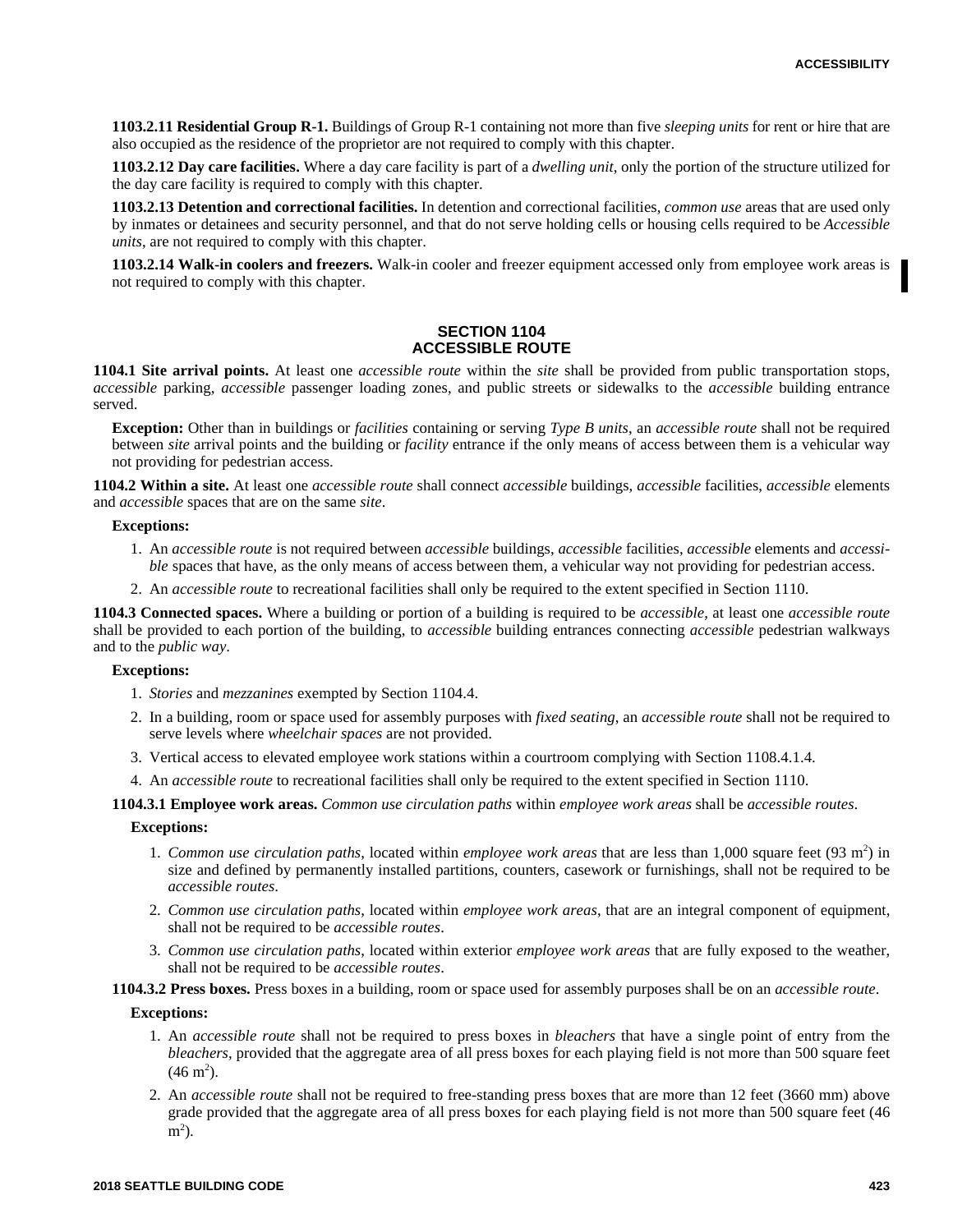**1104.4 Multistory buildings and facilities.** At least one *accessible route* shall connect each *accessible story, mezzanine* and occupied roofs in multilevel buildings and *facilities*.

## **Exceptions:**

Ш

- 1. An *accessible route* is not required to *stories, mezzanines* and occupied roofs that have an aggregate area of not more than 3,000 square feet  $(278.7 \text{ m}^2)$  and are located above and below *accessible* levels. This exception shall not apply to:
	- 1.1. Multiple tenant facilities of Group M occupancies containing five or more tenant spaces used for the sales or rental of goods and where at least one such tenant space is located on a floor level above or below the *accessible* levels.
	- 1.2. *Stories* or *mezzanines* containing offices of health care providers (Group B or I).
	- 1.3. Passenger transportation facilities and airports (Group A-3 or B).
	- 1.4. Government buildings.
- 2. *Stories*, *mezzanines* or occupied roofs that do not contain *accessible* elements or other spaces as determined by Section 1107 or 1108 are not required to be served by an *accessible route* from an *accessible* level.
- 3. In air traffic control towers, an *accessible route* is not required to serve the cab and the floor immediately below the cab.
- 4. Where a two-story building or facility has one *story* or *mezzanine* with an *occupant load* of five or fewer persons that does not contain *public use* space, that *story* or *mezzanine* shall not be required to be connected by an *accessible route* to the *story* above or below.

**1104.5 Location.** *Accessible routes* shall coincide with or be located in the same area as a general *circulation path*. Where the *circulation path* is interior, the *accessible route* shall be interior. Where only one *accessible route* is provided, the *accessible route* shall not pass through kitchens, storage rooms, restrooms, closets or similar spaces.

#### **Exceptions:**

- 1. *Accessible routes* from parking garages contained within and serving *Type B units* are not required to be interior.
- 2. A single *accessible route* is permitted to pass through a kitchen or storage room in an *Accessible unit*, *Type A unit* or *Type B unit*.

**1104.6 Security barriers.** Security barriers including, but not limited to, security bollards and security check points shall not obstruct a required *accessible route* or accessible *means of egress*.

**Exception:** Where security barriers incorporate elements that cannot comply with these requirements, such as certain metal detectors, fluoroscopes or other similar devices, the *accessible route* shall be permitted to be provided adjacent to security screening devices. The *accessible route* shall permit persons with disabilities passing around security barriers to maintain visual contact with their personal items to the same extent provided others passing through the security barrier.

**[S] 1104.7 Raised platforms.** In banquet rooms or spaces where a head table or speaker's lectern is located on a raised platform, an *accessible route* shall be provided to the platform.

## **SECTION 1105 ACCESSIBLE ENTRANCES**

**1105.1 Public entrances.** In addition to *accessible* entrances required by Sections 1105.1.1 through 1105.1.7, at least 60 percent of all *public entrance*s shall be *accessible*.

## **Exceptions:**

- 1. An *accessible* entrance is not required to areas not required to be *accessible*.
- 2. Loading and *service entrances* that are not the only entrance to a tenant space.

**1105.1.1 Parking garage entrances.** Where provided, direct access for pedestrians from parking structures to buildings or facility entrances shall be *accessible*.

**1105.1.2 Entrances from tunnels or elevated walkways.** Where direct access is provided for pedestrians from a pedestrian tunnel or elevated walkway to a building or facility, at least one entrance to the building or facility from each tunnel or walkway shall be *accessible*.

**1105.1.3 Restricted entrances.** Where *restricted entrances* are provided to a building or facility, at least one *restricted entrance* to the building or facility shall be *accessible*.

**1105.1.4 Entrances for inmates or detainees.** Where entrances used only by inmates or detainees and security personnel are provided at judicial facilities, detention facilities or correctional facilities, at least one such entrance shall be *accessible*.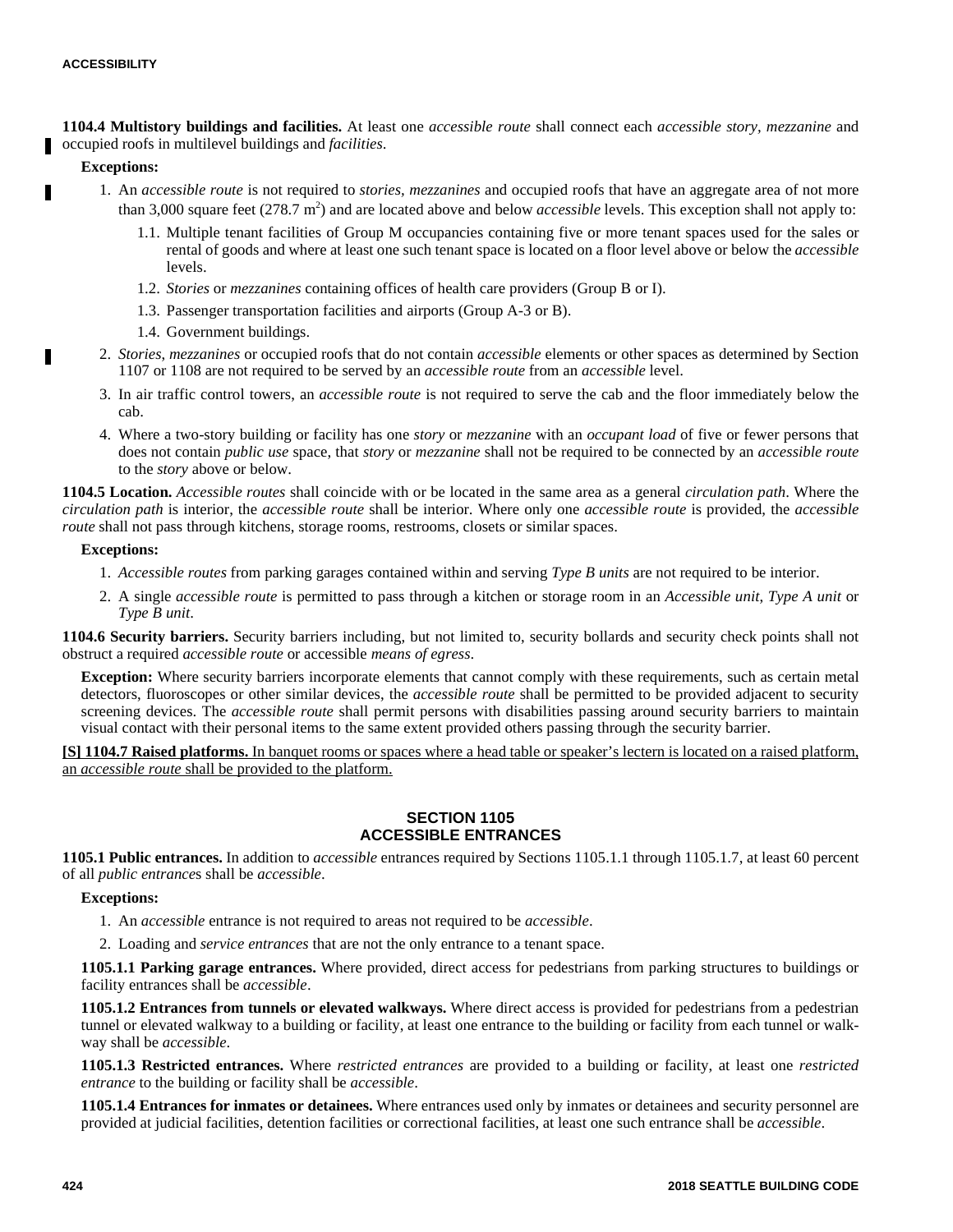**1105.1.5 Service entrances.** If a *service entrance* is the only entrance to a building or a tenant space in a facility, that entrance shall be *accessible*.

**1105.1.6 Tenant spaces.** At least one *accessible* entrance shall be provided to each tenant in a facility.

**Exception:** An *accessible* entrance is not required to self-service storage facilities that are not required to be *accessible*.

**1105.1.7 Dwelling units and sleeping units.** At least one *accessible* entrance shall be provided to each *dwelling unit* and *sleeping unit* in a facility.

**Exception:** An *accessible* entrance is not required to *dwelling units* and *sleeping units* that are not required to be *Accessible units*, *Type A units* or *Type B units*.

**[W] 1105.1.8 Automatic doors.** In facilities with the occupancies and building occupant loads indicated in Table 1105.1.8, all public entrances that are required to be accessible shall have one door be either a full power-operated door or a low-energy power-operated door. Where the public entrance includes a vestibule, at least one door into and one door out of the vestibule shall meet the requirements of this section.

#### **[W] TABLE 1105.1.8<sup>a</sup> PUBLIC ENTRANCE WITH POWER-OPERATED DOOR**

| <b>OCCUPANCY</b>           | <b>BUILDING OCCUPANT LOAD GREATER THAN</b> |
|----------------------------|--------------------------------------------|
| .A-J<br>$A - 4$<br>$A - I$ | <u>300</u>                                 |
| <b>B</b> , M,<br>$K-1$     | 500                                        |

a. In mixed-use facilities containing occupancies listed, when the total sum of the occupant load is greater than those listed, the most restrictive building occupant load shall apply.

## **SECTION 1106 PARKING AND PASSENGER LOADING FACILITIES**

**1106.1 Required.** Where parking is provided, *accessible* parking spaces shall be provided in compliance with Table 1106.1, except as required by Sections 1106.2 through 1106.4. Where more than one parking facility is provided on a *site*, the number of parking spaces required to be *accessible* shall be calculated separately for each parking facility.

**Exception:** This section does not apply to parking spaces used exclusively for buses, trucks, other delivery vehicles, law enforcement vehicles or vehicular impound and motor pools where lots accessed by the public are provided with an *accessible* passenger loading zone.

| <b>TABLE 1106.1</b>              |  |  |
|----------------------------------|--|--|
| <b>ACCESSIBLE PARKING SPACES</b> |  |  |

| TOTAL PARKING SPACES PROVIDED IN PARKING FACILITIES | <b>REQUIRED MINIMUM NUMBER OF ACCESSIBLE SPACES</b>        |
|-----------------------------------------------------|------------------------------------------------------------|
| 1 to 25                                             |                                                            |
| 26 to 50                                            | 2                                                          |
| 51 to 75                                            | 3                                                          |
| 76 to 100                                           | 4                                                          |
| 101 to 150                                          | 5                                                          |
| 151 to 200                                          | 6                                                          |
| 201 to 300                                          | 7                                                          |
| 301 to 400                                          | 8                                                          |
| 401 to 500                                          | 9                                                          |
| 501 to 1,000                                        | 2% of total                                                |
| $1,001$ and over                                    | 20, plus one for each 100, or fraction thereof, over 1,000 |

**[S] 1106.2 Groups I-1, R-1, R-2, and R-3. ((and R-4.))** *Accessible* parking spaces shall be provided in Group I-1, R-1, R-2, and R-3 ( $(and R-4)$ ) occupancies in accordance with Items 1 through 4 as applicable.

- 1. In Group R-2 ((,)) and R-3 ((and R-4)) occupancies that are required to have *Accessible*, *Type A* or *Type B dwelling units* or *sleeping units*, at least 2 percent, but not less than one, of each type of parking space provided shall be *accessible*.
- 2. In Group I-1 and R-1 occupancies, *accessible* parking shall be provided in accordance with Table 1106.1.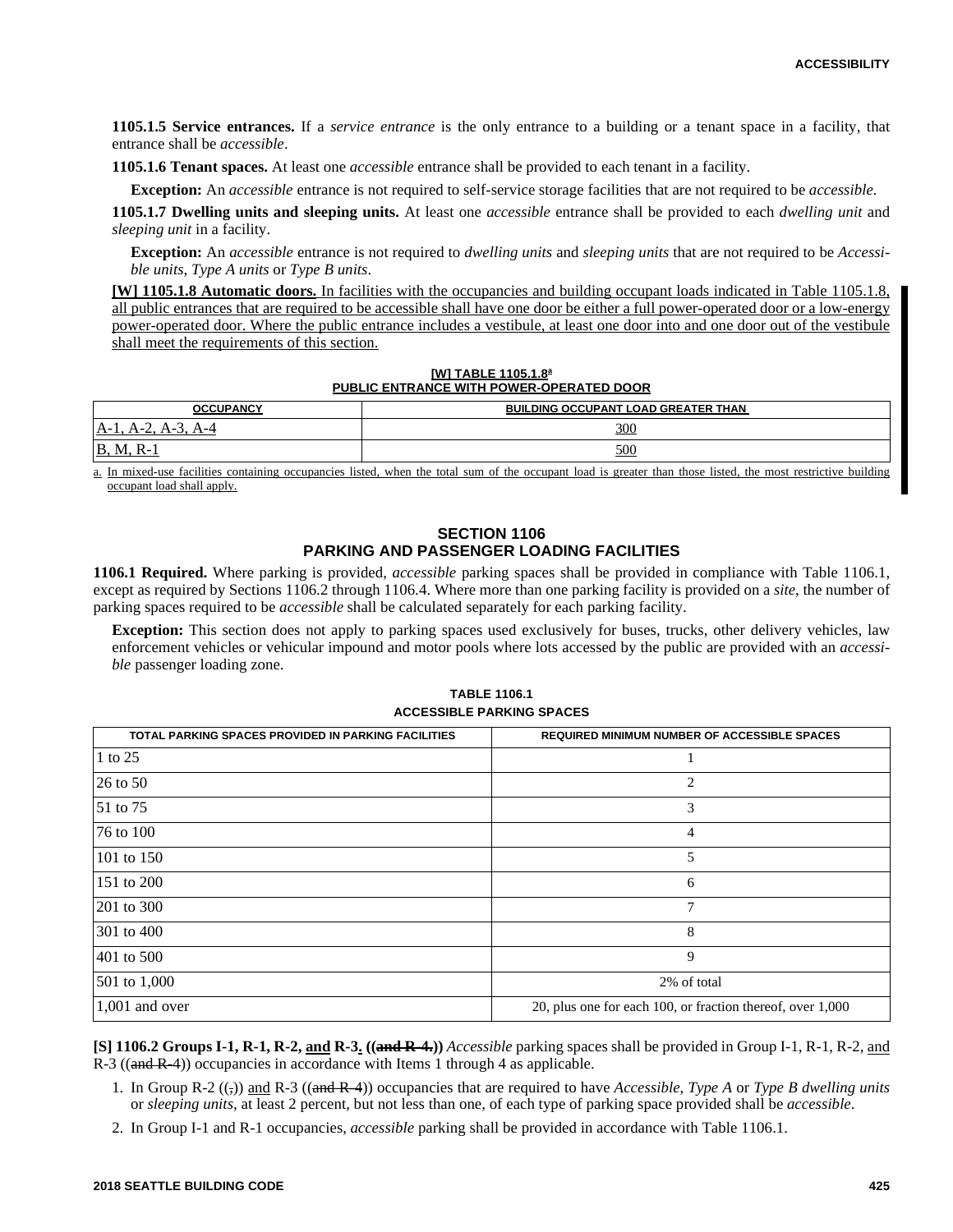- 3. Where at least one parking space is provided for each *dwelling unit* or *sleeping unit*, at least one *accessible* parking space shall be provided for each *Accessible* and *Type A unit*.
- 4. Where parking is provided within or beneath a building, *accessible* parking spaces shall be provided within or beneath the building.

**1106.3 Hospital outpatient facilities.** At least 10 percent, but not less than one, of care recipient and visitor parking spaces provided to serve hospital outpatient facilities shall be *accessible*.

**1106.4 Rehabilitation facilities and outpatient physical therapy facilities.** At least 20 percent, but not less than one, of the portion of care recipient and visitor parking spaces serving rehabilitation facilities specializing in treating conditions that affect mobility and outpatient physical therapy facilities shall be *accessible*.

**1106.5 Van spaces.** For every six or fraction of six *accessible* parking spaces, at least one shall be a van-accessible parking space.

**Exception:** In Group U *private garages* that serve Group R-2 and R-3 occupancies, van-accessible spaces shall be permitted to have vehicular routes, entrances, parking spaces and access aisles with a minimum vertical clearance of 7 feet (2134 mm).

**[W] 1106.6 Location.** *Accessible* parking spaces shall be located on the shortest *accessible route* of travel from adjacent parking to an *accessible* building entrance. In parking facilities that do not serve a particular building, *accessible* parking spaces shall be located on the shortest route to an *accessible* pedestrian entrance to the parking facility. Where buildings have multiple *accessible* entrances with adjacent parking, *accessible* parking spaces shall be dispersed and located near the *accessible* entrances. Wherever practical, the *accessible route* shall not cross lanes of vehicular traffic. Where crossing traffic lanes is necessary, the route shall be designated and marked as a crosswalk.

## **Exceptions:**

- 1. In multilevel parking structures, van-accessible parking spaces are permitted on one level.
- 2. *Accessible* parking spaces shall be permitted to be located in different parking facilities if substantially equivalent or greater accessibility is provided in terms of distance from an *accessible* entrance or entrances, parking fee and user convenience.

**1106.7 Passenger loading zones.** Passenger loading zones shall be *accessible*.

**1106.7.1 Continuous loading zones.** Where passenger loading zones are provided, one passenger loading zone in every continuous 100 linear feet (30.4 m) maximum of loading zone space shall be *accessible*.

**1106.7.2 Medical facilities.** A passenger loading zone shall be provided at an *accessible* entrance to licensed medical and long-term care facilities where people receive physical or medical treatment or care and where the period of stay exceeds 24 hours.

**1106.7.3 Valet parking.** A passenger loading zone shall be provided at valet parking services.

**1106.7.4 Mechanical access parking garages.** Mechanical access parking garages shall provide at least one passenger loading zone at vehicle drop-off and vehicle pick-up areas.

# **[S] SECTION 1107 DWELLING UNITS, ((AND)) SLEEPING UNITS AND TRANSIENT LODGING FACILITIES**

**1107.1 General.** In addition to the other requirements of this chapter, occupancies having *dwelling units* or *sleeping unit*s shall be provided with *accessible* features in accordance with this section.

**1107.2 Design.** *Dwelling units* and *sleeping unit*s that are required to be *Accessible units*, *Type A units* and *Type B units* shall comply with the applicable portions of Chapter 10 of ICC A117.1. Units required to be *Type A units* are permitted to be designed and constructed as *Accessible units*. Units required to be *Type B units* are permitted to be designed and constructed as *Accessible units* or as *Type A units*.

**1107.3 Accessible spaces.** Rooms and spaces available to the general public or available for use by residents and serving *Accessible units*, *Type A units* or *Type B units* shall be *accessible*. *Accessible* spaces shall include toilet and bathing rooms, kitchen, living and dining areas and any exterior spaces, including patios, terraces and balconies.

#### **Exceptions:**

- 1. *Stories* and *mezzanines* exempted by Section 1107.4.
- 2. Recreational facilities in accordance with Section 1110.2.
- 3. Exterior decks, patios or balconies that are part of *Type B units* and have impervious surfaces, and that are not more than 4 inches (102 mm) below the finished floor level of the adjacent interior space of the unit.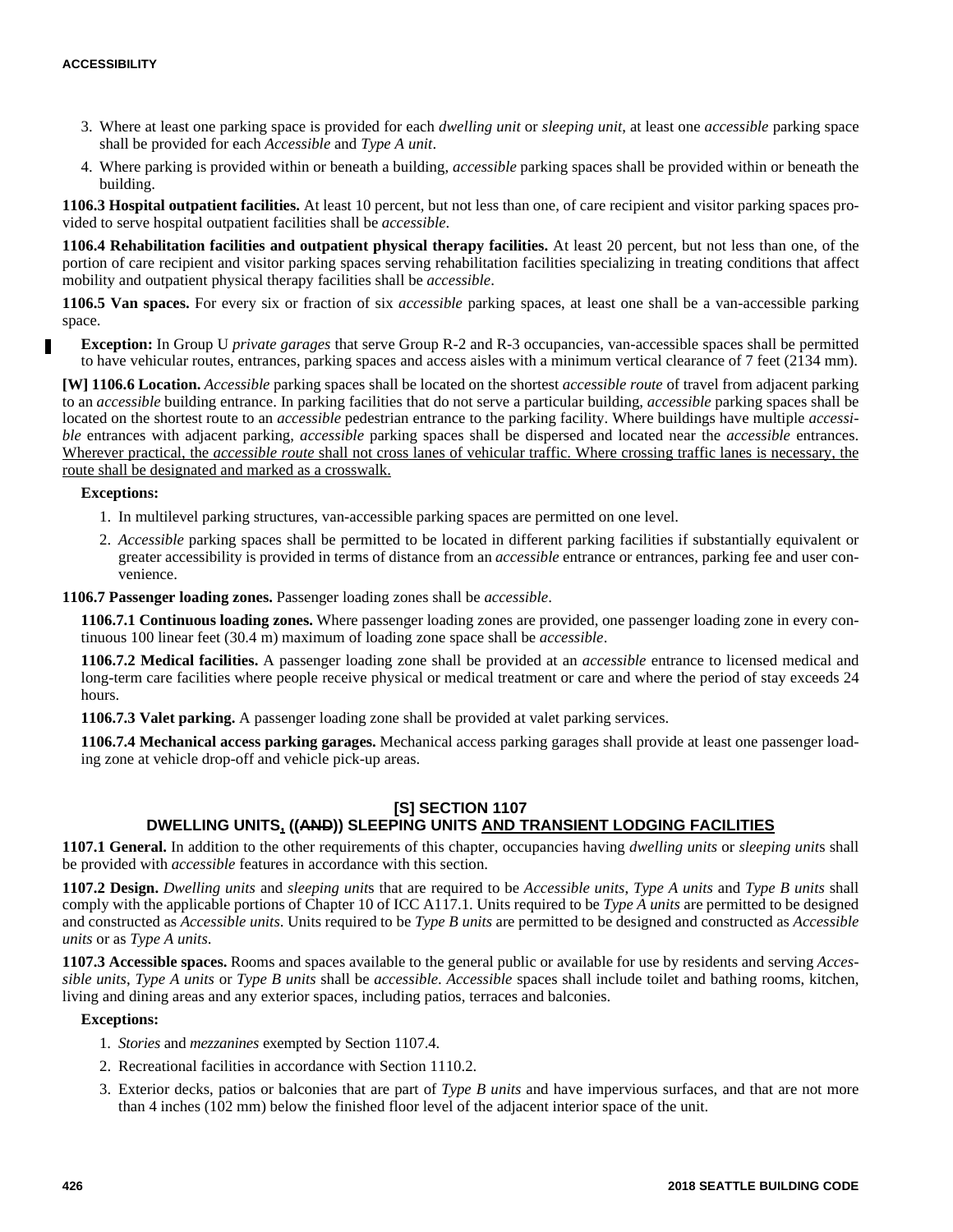**1107.4 Accessible route.** Not fewer than one *accessible route* shall connect *accessible* building or facility entrances with the primary entrance of each *Accessible unit*, *Type A unit* and *Type B unit* within the building or facility and with those exterior and interior spaces and facilities that serve the units.

#### **Exceptions:**

- 1. If due to circumstances outside the control of the owner, either the slope of the finished ground level between *accessible* facilities and buildings exceeds one unit vertical in 12 units horizontal (1:12), or where physical barriers or legal restrictions prevent the installation of an *accessible route*, a vehicular route with parking that complies with Section 1106 at each *public* or *common use* facility or building is permitted in place of the *accessible route*.
- 2. In Group I-3 facilities, an *accessible route* is not required to connect *stories* or *mezzanines* where *Accessible units*, all *common use* areas serving *Accessible units* and all *public use* areas are on an *accessible* route.
- 3. In Group R-2 facilities with *Type A units* complying with Section 1107.6.2.2.1, an *accessible route* is not required to connect *stories* or *mezzanines* where *Type A units*, all *common use* areas serving *Type A units* and all public use areas are on an *accessible route*.
- 4. In other than Group R-2 dormitory housing provided by places of education, in Group R-2 facilities with *Accessible units* complying with Section 1107.6.2.3.1, an *accessible route* is not required to connect *stories* or *mezzanines* where *Accessible units*, all *common use* areas serving *Accessible units* and all *public use* areas are on an *accessible* route.
- 5. In Group R-1, an *accessible route* is not required to connect *stories* or *mezzanines* within individual units, provided the *accessible* level meets the provisions for *Accessible units* and sleeping accommodations for two persons minimum and a toilet facility are provided on that level.
- 6. In congregate residences in ((Groups R-3 and R-4)) Group R-3, an *accessible route* is not required to connect *stories* or *mezzanines* where *Accessible units* or *Type B units*, all *common use* areas serving *Accessible units* and *Type B units* and all *public use* areas serving *Accessible units* and *Type B units* are on an *accessible route*.
- 7. An *accessible route* between *stories* is not required where *Type B units* are exempted by Section 1107.7.

**[W] 1107.5 Group I.** *Accessible units* and *Type B units* shall be provided in Group I occupancies in accordance with Sections 1107.5.1 through 1107.5.5.

**1107.5.1 Group I-1.** *Accessible units* and *Type B units* shall be provided in Group I-1 occupancies in accordance with Sections  $1107.5.1.1$  ((and  $1107.5.1.2$ )) through  $1107.5.1.3$ .

**[W] 1107.5.1.1 Accessible units in Group I-1, Condition 1.** In Group I-1, Condition 1, at least 4 percent, but not less than one, of the *dwelling units* and *sleeping units* shall be *Accessible units*.

## **Exceptions:**

- 1. In not more than 50 percent of the accessible units, water closets shall not be required to comply with ICC A117.1 where such water closets comply with Section 1109.2.2.
- 2. In not more than 50 percent of the accessible units, roll-in-type showers shall not be required to comply with ICC A117.1 where roll in- type showers comply with Section 1109.2.3.

**[W] 1107.5.1.2 Accessible units in Group I-1, Condition 2.** In Group I-1, Condition 2, at least 10 percent, but not less than one, of the *dwelling units* and *sleeping units* shall be *Accessible units*.

# **Exceptions:**

- 1. In not more than 50 percent of the accessible units, water closets shall not be required to comply with ICC A117.1 where such water closets comply with Section 1109.2.2.
- 2. In not more than 50 percent of the accessible units, roll-in-type showers shall not be required to comply with ICC A117.1 where roll-in-type showers comply with Section 1109.2.3.

**((1107.5.1.2)) 1107.5.1.3 Type B units.** In structures with four or more *dwelling units* or *sleeping unit*s *intended to be occupied as a residence*, every *dwelling unit* and *sleeping unit intended to be occupied as a residence* shall be a *Type B unit*.

**Exception:** The number of *Type B units* is permitted to be reduced in accordance with Section 1107.7.

**[W] 1107.5.2 Group I-2 nursing homes.** *Accessible units* and *Type B units* shall be provided in nursing homes of Group I-2 occupancies in accordance with Sections 1107.5.2.1 and 1107.5.2.2.

**1107.5.2.1 Accessible units.** At least 50 percent but not less than one of each type of the *dwelling units* and *sleeping unit*s shall be *Accessible units*.

# **Exceptions:**

1. In not more than 90 percent of the accessible units, water closets shall not be required to comply with IC where such water closets comply with Section 1109.2.2.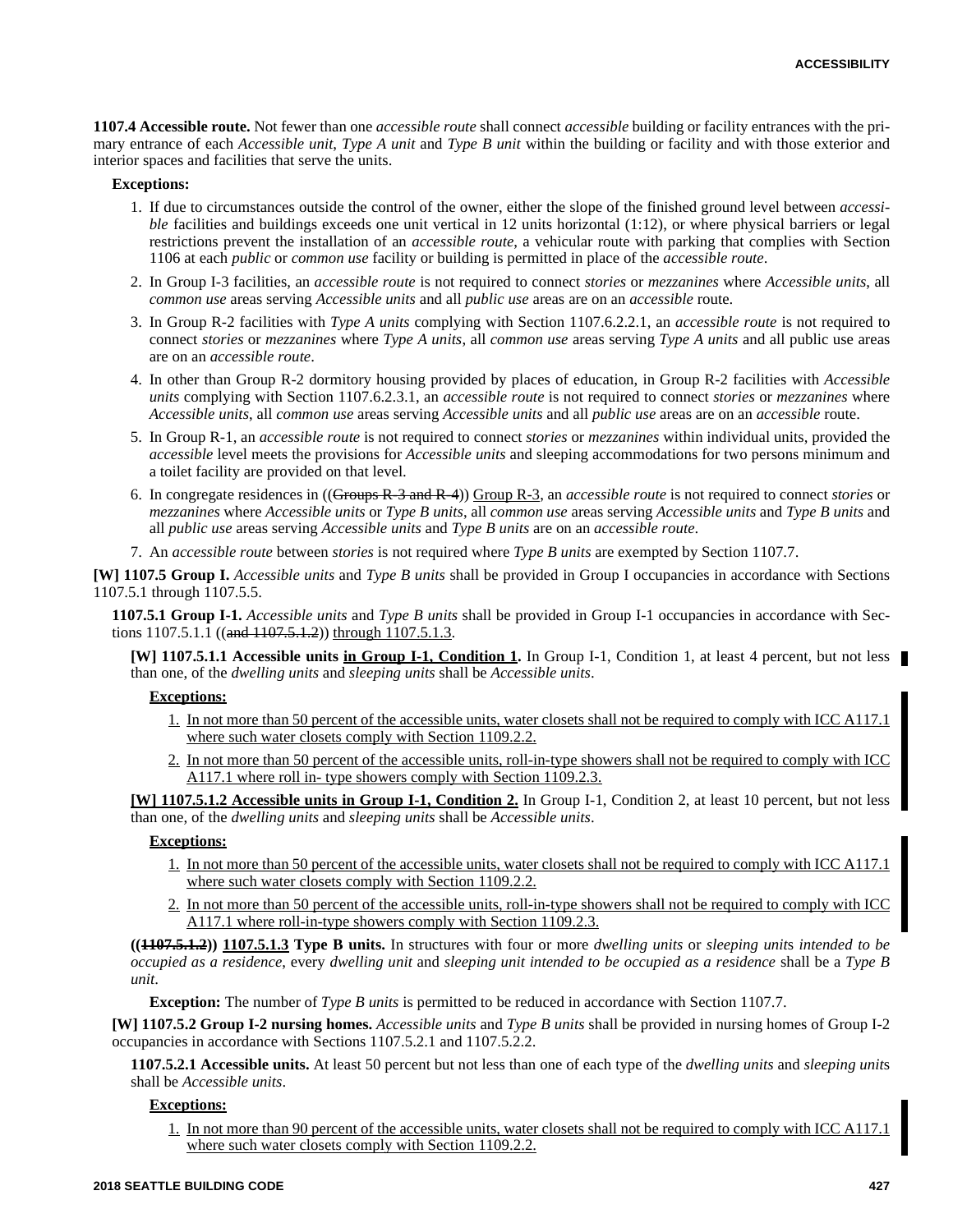2. In not more than 90 percent of the accessible units, roll-in-type showers shall not be required to comply with ICC A117.1 where roll-in-type showers comply with Section 1109.2.3.

**1107.5.2.2 Type B units.** In structures with four or more *dwelling units* or *sleeping unit*s *intended to be occupied as a residence,* every *dwelling unit* and *sleeping unit intended to be occupied as a residence* shall be a *Type B unit*.

**Exception:** The number of *Type B units* is permitted to be reduced in accordance with Section 1107.7.

**1107.5.3 Group I-2 hospitals.** *Accessible units* and *Type B units* shall be provided in general-purpose hospitals, psychiatric facilities and detoxification facilities of Group I-2 occupancies in accordance with Sections 1107.5.3.1 and 1107.5.3.2.

**1107.5.3.1 Accessible units.** At least 10 percent, but not less than one, of the *dwelling units* and *sleeping units* shall be *Accessible units*.

**Exception:** Entry doors to *Accessible dwelling units* or *sleeping units* shall not be required to provide the maneuvering clearance beyond the latch side of the door.

**1107.5.3.2 Type B units.** In structures with four or more *dwelling units* or *sleeping unit*s *intended to be occupied as a residence*, every *dwelling unit* and *sleeping unit intended to be occupied as a residence* shall be a *Type B unit*.

**Exception:** The number of *Type B units* is permitted to be reduced in accordance with Section 1107.7.

**[W] 1107.5.4 Group I-2 rehabilitation facilities.** In hospitals and rehabilitation facilities of Group I-2 occupancies that specialize in treating conditions that affect mobility, or units within either that specialize in treating conditions that affect mobility, 100 percent of the *dwelling units* and *sleeping unit*s shall be *Accessible units*.

# **Exceptions:**

- 1. In not more than 50 percent of the accessible units, water closets shall not be required to comply with ICC A117.1 where such water closets comply with Section 1109.2.2.
- 2. In not more than 50 percent of the accessible units, roll-in-type showers shall not be required to comply with ICC A117.1 where roll-in-type showers comply with Section 1109.2.3.

**1107.5.5 Group I-3.** *Accessible units* shall be provided in Group I-3 occupancies in accordance with Sections 1107.5.5.1 through 1107.5.5.3.

**1107.5.5.1 Group I-3 sleeping units.** In Group I-3 occupancies, at least 3 percent of the total number of *sleeping units* in the facility, but not less than one unit in each classification level, shall be *Accessible units*.

**1107.5.5.2 Special holding cells and special housing cells or rooms.** In addition to the *Accessible units* required by Section 1107.5.5.1, where special holding cells or special housing cells or rooms are provided, at least one serving each purpose shall be an *Accessible unit*. Cells or rooms subject to this requirement include, but are not limited to, those used for purposes of orientation, protective custody, administrative or disciplinary detention or segregation, detoxification and medical isolation.

**Exception:** Cells or rooms specially designed without protrusions and that are used solely for purposes of suicide prevention shall not be required to include grab bars.

**1107.5.5.3 Medical care facilities.** Patient *sleeping unit*s or cells required to be *Accessible units* in medical care facilities shall be provided in addition to any medical isolation cells required to comply with Section 1107.5.5.2.

**1107.6 Group R.** *Accessible units*, *Type A units* and *Type B units* shall be provided in Group R occupancies in accordance with Sections 1107.6.1 through 1107.6.4.

**Interpretation I1107.6:** Accessible and Type A units shall be apportioned among efficiency dwelling units, single bedroom units and multiple bedroom units, in proportion to the numbers of such units in the building.

**1107.6.1 Group R-1.** *Accessible units* and *Type B units* shall be provided in Group R-1 occupancies in accordance with Sections 1107.6.1.1 and 1107.6.1.2.

**1107.6.1.1 Accessible units.** *Accessible dwelling units* and *sleeping units* shall be provided in accordance with Table 1107.6.1.1. On a multiple-building site, where structures contain more than 50 *dwelling units* or *sleeping units*, the number of *Accessible units* shall be determined per structure. On a multiple-building site, where structures contain 50 or fewer *dwelling units* or *sleeping units*, all *dwelling units* and *sleeping units* on a *site* shall be considered to determine the total number of *Accessible units*. *Accessible units* shall be dispersed among the various classes of units.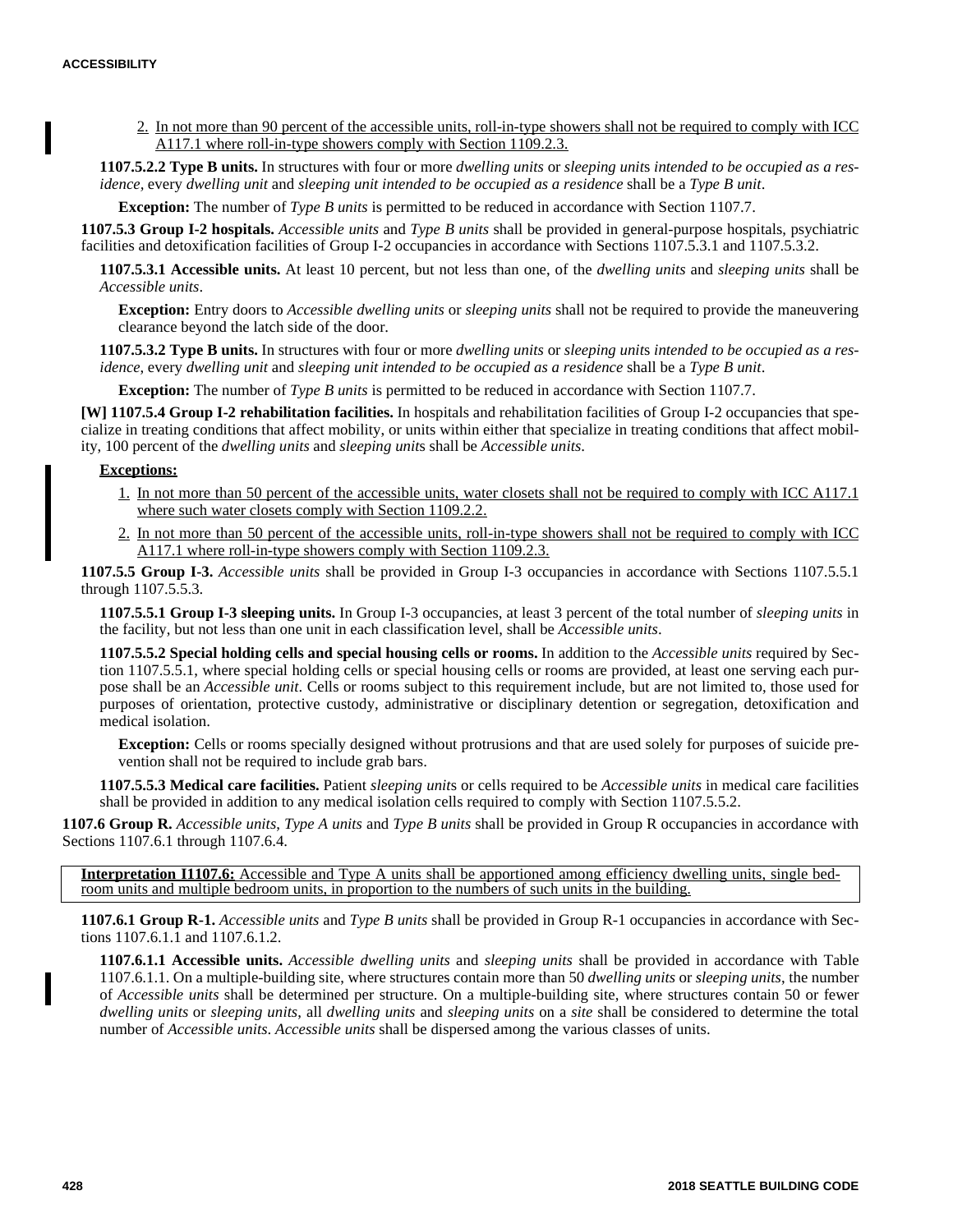| <b>ITOTAL NUMBER OF</b><br>UNITS PROVIDED | <b>MINIMUM REQUIRED NUMBER OF</b><br><b>ACCESSIBLE UNITS WITHOUT</b><br><b>ROLL-IN SHOWERS</b> | <b>MINIMUM REQUIRED NUMBER OF</b><br><b>ACCESSIBLE UNITS WITH</b><br><b>ROLL-IN SHOWERS</b> | <b>TOTAL NUMBER OF</b><br><b>REQUIRED ACCESSIBLE UNITS</b> |
|-------------------------------------------|------------------------------------------------------------------------------------------------|---------------------------------------------------------------------------------------------|------------------------------------------------------------|
| 1 to $25$                                 |                                                                                                | $\theta$                                                                                    |                                                            |
| $26$ to 50                                | 2                                                                                              | $\theta$                                                                                    | 2                                                          |
| 51 to 75                                  | 3                                                                                              |                                                                                             | 4                                                          |
| 76 to 100                                 | 4                                                                                              |                                                                                             | 5                                                          |
| 101 to 150                                | 5                                                                                              | $\overline{c}$                                                                              | 7                                                          |
| 151 to 200                                | 6                                                                                              | 2                                                                                           | 8                                                          |
| 201 to 300                                | 7                                                                                              | 3                                                                                           | 10                                                         |
| 301 to 400                                | 8                                                                                              | 4                                                                                           | 12                                                         |
| 401 to 500                                | 9                                                                                              | 4                                                                                           | 13                                                         |
| $501$ to $1,000$                          | 2% of total                                                                                    | 1% of total                                                                                 | 3% of total                                                |
| Over 1,000                                | $20$ , plus 1 for each 100,<br>or fraction thereof, over 1,000                                 | 10 plus 1 for each $100$ ,<br>or fraction thereof, over 1,000                               | 30 plus 2 for each 100,<br>or fraction thereof, over 1,000 |

#### **TABLE 1107.6.1.1 ACCESSIBLE DWELLING UNITS AND SLEEPING UNITS**

**1107.6.1.2 Type B units.** In structures with four or more *dwelling units* or *sleeping unit*s *intended to be occupied as a residence*, every *dwelling unit* and *sleeping unit intended to be occupied as a residence* shall be a *Type B unit*.

**Exception:** The number of *Type B units* is permitted to be reduced in accordance with Section 1107.7.

**1107.6.2 Group R-2.** *Accessible units*, *Type A units* and *Type B units* shall be provided in Group R-2 occupancies in accordance with Sections 1107.6.2.1 through 1107.6.2.3.

**1107.6.2.1 Live/work units.** In *live/work units* constructed in accordance with Section 419, the nonresidential portion is required to be *accessible*. In a structure where there are four or more *live/work units intended to be occupied as a residence*, the residential portion of the *live/work unit* shall be a *Type B unit.*

**Exception:** The number of *Type B units* is permitted to be reduced in accordance with Section 1107.7.

**1107.6.2.2 Apartment houses, monasteries and convents.** *Type A units* and *Type B units* shall be provided in apartment houses, monasteries and convents in accordance with Sections 1107.6.2.2.1 and 1107.6.2.2.2. Bedrooms in monasteries and convents shall be counted as units for the purpose of determining the number of units. Where the bedrooms are grouped in *sleeping units*, only one bedroom in each *sleeping unit* shall count toward the number of required Type A units.

**[W] 1107.6.2.2.1 Type A units.** In Group R-2 occupancies containing more than ((20)) 10 *dwelling units* or *sleeping units*, at least ((2)) 5 percent, but not less than one, of the units shall be a *Type A unit*. All ((Group R-2)) units on a *site* shall be considered to determine the total number of units and the required number of *Type A units. Type A units* shall be dispersed among the various classes of units, as described in Section 1107.6.

## **Exceptions:**

- 1. The number of *Type A units* is permitted to be reduced in accordance with Section 1107.7.
- 2. *Existing structures* on a *site* shall not contribute to the total number of units on a *site*.

**1107.6.2.2.2 Type B units.** Where there are four or more *dwelling units* or *sleeping unit*s *intended to be occupied as a residence* in a single structure, every *dwelling unit* and *sleeping unit intended to be occupied as a residence* shall be a *Type B unit*.

**Exception:** The number of *Type B units* is permitted to be reduced in accordance with Section 1107.7.

**[W] 1107.6.2.3 Group R-2 other than live/work units, apartment houses, monasteries and convents.** In Group R-2 occupancies, other than *live/work units*, apartment houses, monasteries and convents falling within the scope of Sections 1107.6.2.1 and 1107.6.2.2, *Accessible units* and *Type B units* shall be provided in accordance with Sections 1107.6.2.3.1 and 1107.6.2.3.2. Bedrooms within congregate living facilities, dormitories, sororities, fraternities and boarding houses shall be counted as *sleeping units* for the purpose of determining the number of units. Where the *bedrooms* are grouped into *dwelling* or *sleeping units*, only one *bedroom* in each *dwelling* or *sleeping unit* shall be permitted to count toward the number of required *Accessible units*. *Accessible units* shall be dispersed among the various classes of units, as described in Section 1107.6.1.1.

**1107.6.2.3.1 Accessible units.** *Accessible dwelling units* and *sleeping unit*s shall be provided in accordance with Table 1107.6.1.1.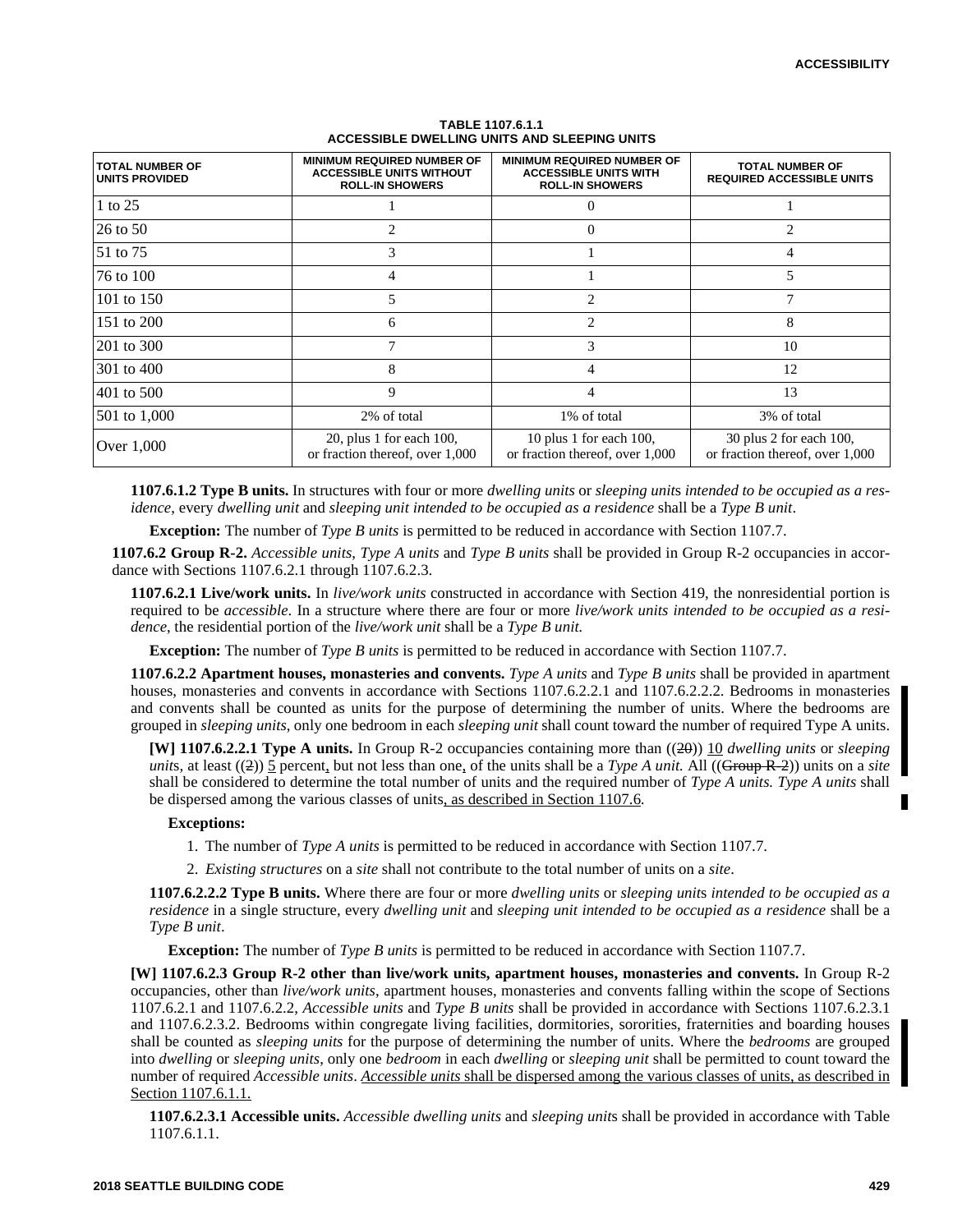**1107.6.2.3.2 Type B units.** Where there are four or more *dwelling units* or *sleeping unit*s *intended to be occupied as a residence* in a single structure, every *dwelling unit* and every *sleeping unit intended to be occupied as a residence* shall be a *Type B unit*.

**Exception:** The number of *Type B units* is permitted to be reduced in accordance with Section 1107.7.

**1107.6.3 Group R-3.** In Group R-3 occupancies where there are four or more *dwelling units* or *sleeping units intended to be occupied as a residence* in a single structure, every *dwelling unit* and *sleeping unit intended to be occupied as a residence* shall be a *Type B unit*. Bedrooms within congregate living facilities, dormitories, sororities, fraternities, and boarding houses shall be counted as *sleeping units* for the purpose of determining the number of units.

**Exception:** The number of *Type B units* is permitted to be reduced in accordance with Section 1107.7.

**[S] ((1107.6.4 Group R-4.** *Accessible units* and *Type B units* shall be provided in Group R-4 occupancies in accordance with Sections 1107.6.4.1 and 1107.6.4.2. Bedrooms in Group R-4 facilities shall be counted as *sleeping units* for the purpose of determining the number of units.

**1107.6.4.1 Accessible units.** In Group R-4, Condition 1, at least one of the *sleeping units* shall be an *Accessible unit*. In Group R-4, Condition 2, at least two of the *sleeping units* shall be an *Accessible unit*.

**1107.6.4.2 Type B units.** In structures with four or more *sleeping unit*s *intended to be occupied as a residence*, every *sleeping unit intended to be occupied as a residence* shall be a *Type B unit*.

**Exception:** The number of *Type B units* is permitted to be reduced in accordance with Section 1107.7.)

**1107.7 General exceptions.** Where specifically permitted by Section 1107.5 or 1107.6, the required number of *Type A units* and *Type B units* is permitted to be reduced in accordance with Sections 1107.7.1 through 1107.7.5.

**1107.7.1 Structures without elevator service.** Where elevator service is not provided in a structure, only the *dwelling units* and *sleeping units* that are located on stories indicated in Sections 1107.7.1.1 and 1107.7.1.2 are required to be *Type A units* and *Type B units*, respectively. The number of *Type A units* shall be determined in accordance with Section 1107.6.2.2.1.

**1107.7.1.1 One story with Type B units required.** At least one *story* containing *dwelling units* or *sleeping unit*s *intended to be occupied as a residence* shall be provided with an *accessible* entrance from the exterior of the structure and all units *intended to be occupied as a residence* on that *story* shall be *Type B units*.

**1107.7.1.2 Additional stories with Type B units.** Where stories have entrances not included in determining compliance with Section 1107.7.1.1, and such entrances are proximate to arrival points intended to serve units on that *story*, as indicated in Items 1 and 2, all *dwelling units* and *sleeping unit*s *intended to be occupied as a residence* served by that entrance on that *story* shall be *Type B units*.

- 1. Where the slopes of the undisturbed *site* measured between the planned entrance and all vehicular or pedestrian arrival points within 50 feet (15 240 mm) of the planned entrance are 10 percent or less.
- 2. Where the slopes of the planned finished grade measured between the entrance and all vehicular or pedestrian arrival points within 50 feet (15 240 mm) of the planned entrance are 10 percent or less.

Where arrival points are not within 50 feet (15 240 mm) of the entrance, the closest arrival point shall be used to determine access unless that arrival point serves the *story* required by Section 1107.7.1.1.

**1107.7.2 Multistory units.** A *multistory dwelling unit* or *sleeping unit* that is not provided with elevator service is not required to be a *Type B unit*. Where a *multistory unit* is provided with external elevator service to only one floor, the floor provided with elevator service shall be the primary entry to the unit, shall comply with the requirements for a *Type B unit* and, where provided within the unit, a living area, a kitchen and a toilet facility shall be provided on that floor.

**1107.7.3 Elevator service to the lowest story with units.** Where elevator service in the building provides an *accessible route* only to the lowest *story* containing *dwelling units* or *sleeping unit*s *intended to be occupied as a residence*, only the units on that *story* that are *intended to be occupied as a residence* are required to be *Type B units*.

**1107.7.4 Site impracticality.** On a *site* with multiple nonelevator buildings, the number of units required by Section 1107.7.1 to be *Type B units* is permitted to be reduced to a percentage that is equal to the percentage of the entire *site* having grades, prior to development, that are less than 10 percent, provided that all of the following conditions are met:

- 1. Not less than 20 percent of the units required by Section 1107.7.1 on the *site* are *Type B units*.
- 2. Units required by Section 1107.7.1, where the slope between the building entrance serving the units on that *story* and a pedestrian or vehicular arrival point is not greater than 8.33 percent, are *Type B units*.
- 3. Units required by Section 1107.7.1, where an elevated walkway is planned between a building entrance serving the units on that *story* and a pedestrian or vehicular arrival point and the slope between them is 10 percent or less, are *Type B units*.
- 4. Units served by an elevator in accordance with Section 1107.7.3 are *Type B units*.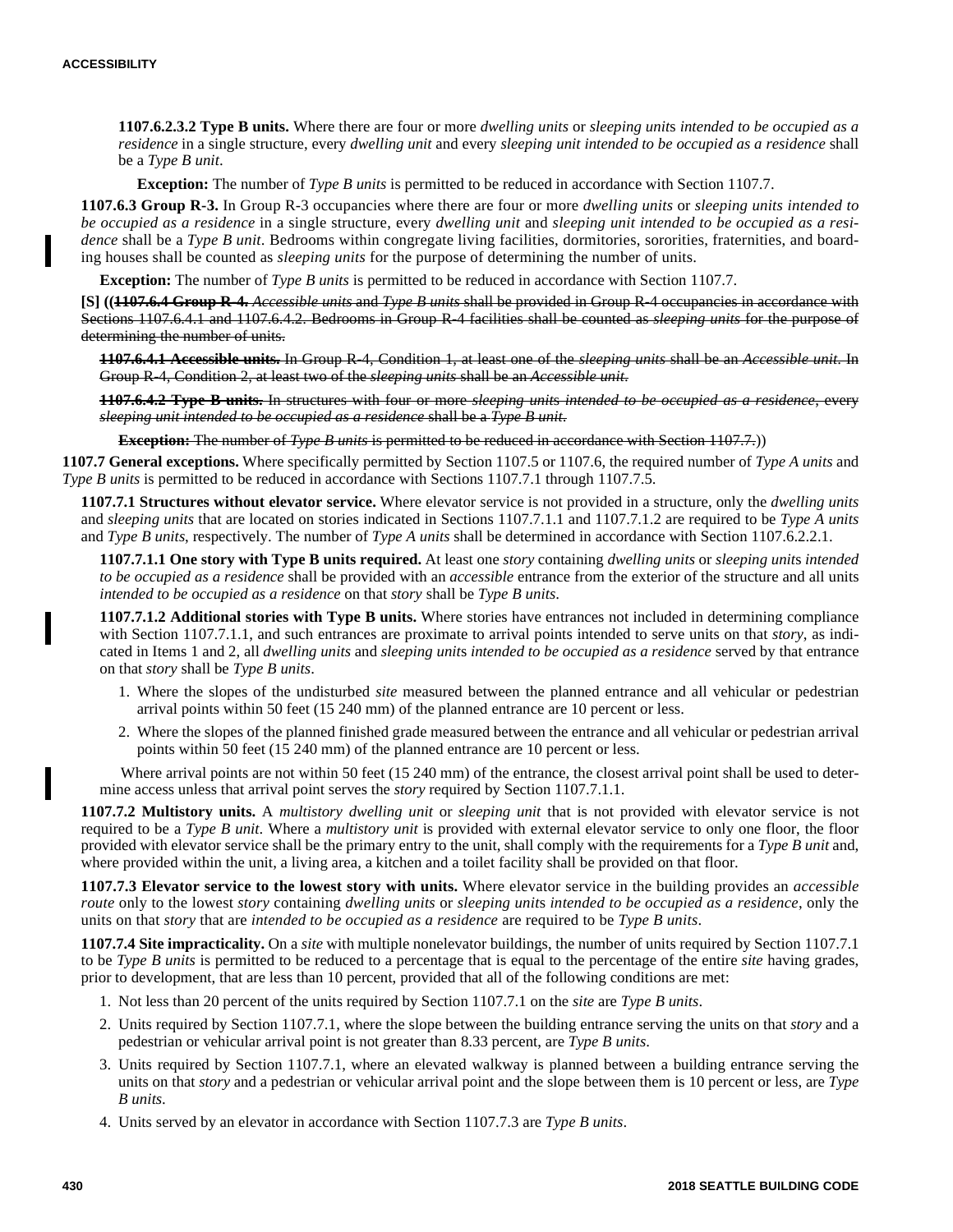\*\*

**1107.7.5 Design flood elevation.** The required number of *Type A units* and *Type B units* shall not apply to a *site* where the required elevation of the lowest floor or the lowest horizontal structural building members of nonelevator buildings are at or above the *design flood elevation* resulting in all of the following:

- 1. A difference in elevation between the minimum required floor elevation at the primary entrances and vehicular and pedestrian arrival points within 50 feet (15 240 mm) exceeding 30 inches (762 mm).
- 2. A slope exceeding 10 percent between the minimum required floor elevation at the primary entrances and vehicular and pedestrian arrival points within 50 feet (15 240 mm).

Where such arrival points are not within 50 feet (15 240 mm) of the primary entrances, the closest arrival points shall be used.

**[W] 1107.8 Communication features.** Accessible communication features shall be provided in accordance with Sections 1107.8.1 through 1107.8.4. \*\*

**1107.8.1 Transient lodging.** In *transient lodging* facilities, sleeping units with accessible communication features shall be provided in accordance with Table 1107.8. Units required to comply with Table 1107.8 shall be dispersed among the various classes of units.

> **[W] TABLE 1107.8 DWELLING OR SLEEPING UNITS WITH ACCESSIBLE COMMUNICATION FEATURES**

| <b>TOTAL NUMBER OF DWELLING OR</b><br><b>SLEEPING UNITS PROVIDED</b> | <u>DIVELENTO ON JEEEF ING UNITO WITH AGGEJJIDEE GOMMUNIGATION FEATUNEJ</u><br><b>MINIMUM REQUIRED NUMBER OF DWELLING OR SLEEPING UNITS</b><br>WITH ACCESSIBLE COMMUNICATION FEATURES |
|----------------------------------------------------------------------|--------------------------------------------------------------------------------------------------------------------------------------------------------------------------------------|
|                                                                      |                                                                                                                                                                                      |
| 2 to 25                                                              | 2                                                                                                                                                                                    |
| 26 to 50                                                             | 4                                                                                                                                                                                    |
| 51 to 75                                                             |                                                                                                                                                                                      |
| 76 to 100                                                            | 9                                                                                                                                                                                    |
| 101 to 150                                                           | 12                                                                                                                                                                                   |
| 151 to 200                                                           | 14                                                                                                                                                                                   |
| 201 to 300                                                           | 17                                                                                                                                                                                   |
| 301 to 400                                                           | 20                                                                                                                                                                                   |
| 401 to 500                                                           | 22                                                                                                                                                                                   |
| 501 to 1,000                                                         | 5% of total                                                                                                                                                                          |
| .001 and over                                                        | 50 plus 3 for each 100 over 1,000                                                                                                                                                    |

**1107.8.2 Group I-3.** In Group I-3 occupancies at least 2 percent, but no fewer than one of the total number of general holding cells and general housing cells equipped with audible emergency alarm systems and permanently installed telephones within the cell, shall comply with Section 1107.8.4.

**1107.8.3 Dwelling units and sleeping units.** Where *dwelling units* and *sleeping units* are altered or added, the requirements of Section 1107.8 shall apply only to the units being altered or added until the number of units with accessible communication features complies with the minimum number required for new construction.

**1107.8.4 Notification devices.** Visual notification devices shall be provided to alert room occupants of incoming telephone calls and a door knock or bell. Notification devices shall not be connected to visual alarm signal appliances. Permanently installed telephones shall have volume controls and an electrical outlet complying with ICC 117.1 located within 48 inches (1219 mm) of the telephone to facilitate the use of a TTY.

## **SECTION 1108 SPECIAL OCCUPANCIES**

**1108.1 General.** In addition to the other requirements of this chapter, the requirements of Sections 1108.2 through 1108.4 shall apply to specific occupancies.

**1108.2 Assembly area seating.** A building, room or space used for assembly purposes with *fixed seating* shall comply with Sections 1108.2.1 through 1108.2.5. Lawn seating shall comply with Section 1108.2.6. Assistive listening systems shall comply with Section 1108.2.7. Performance areas viewed from assembly seating areas shall comply with Section 1108.2.8. Dining areas shall comply with Section 1108.2.9.

**1108.2.1 Services.** If a service or facility is provided in an area that is not *accessible*, the same service or facility shall be provided on an *accessible* level and shall be *accessible*.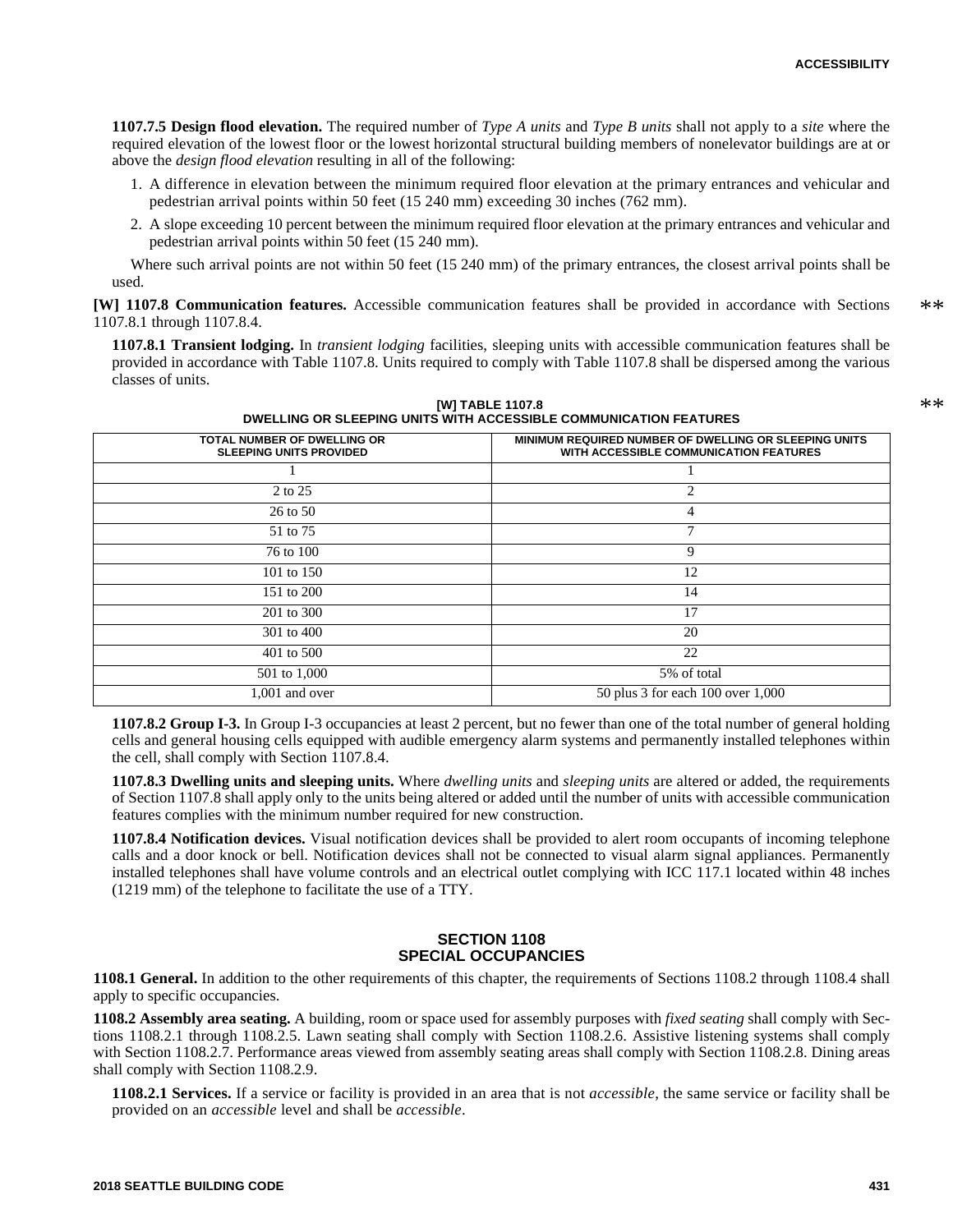**1108.2.2 Wheelchair spaces.** In rooms and spaces used for assembly purposes with *fixed seating*, *accessible wheelchair spaces* shall be provided in accordance with Sections 1108.2.2.1 through 1108.2.2.3.

**1108.2.2.1 General seating.** *Wheelchair spaces* shall be provided in accordance with Table 1108.2.2.1.

**1108.2.2.2 Luxury boxes, club boxes and suites.** In each luxury box, club box and suite within arenas, stadiums and *grandstands*, *wheelchair spaces* shall be provided in accordance with Table 1108.2.2.1.

**1108.2.2.3 Other boxes.** In boxes other than those required to comply with Section 1108.2.2.2, the total number of *wheelchair spaces* provided shall be determined in accordance with Table 1108.2.2.1. *Wheelchair spaces* shall be located in not less than 20 percent of all boxes provided.

| TABLE 1108.2.2.1                    |  |  |
|-------------------------------------|--|--|
| <b>ACCESSIBLE WHEELCHAIR SPACES</b> |  |  |

| <b>CAPACITY OF SEATING IN ASSEMBLY AREAS</b> | MINIMUM REQUIRED NUMBER OF WHEELCHAIR SPACES                           |
|----------------------------------------------|------------------------------------------------------------------------|
| 4 to 25                                      |                                                                        |
| 26 to 50                                     |                                                                        |
| $151 \text{ to } 100$                        |                                                                        |
| 101 to 300                                   |                                                                        |
| 301 to 500                                   | 6                                                                      |
| $501$ to $5,000$                             | 6, plus 1 for each 150, or fraction thereof, between 501 through 5,000 |
| $\vert 5.001 \rangle$ and over               | 36 plus 1 for each 200, or fraction thereof, over 5,000                |

**1108.2.3 Companion seats.** At least one companion seat shall be provided for each *wheelchair space* required by Sections 1108.2.2.1 through 1108.2.2.3.

**1108.2.4 Dispersion of wheelchair spaces in multilevel assembly seating areas.** In *multilevel assembly seating* areas, *wheelchair spaces* shall be provided on the main floor level and on one of each two additional floor or *mezzanine* levels. *Wheelchair spaces* shall be provided in each luxury box, club box and suite within assembly facilities.

#### **Exceptions:**

- 1. In *multilevel assembly seating* areas utilized for worship services where the second floor or *mezzanine* level contains 25 percent or less of the total seating capacity, *wheelchair spaces* shall be permitted to all be located on the main level.
- 2. In *multilevel assembly seating* areas where the second floor or *mezzanine* level provides 25 percent or less of the total seating capacity and 300 or fewer seats, all *wheelchair spaces* shall be permitted to be located on the main level.
- 3. *Wheelchair spaces* in team or player seating serving areas of sport activity are not required to be dispersed.

**1108.2.5 Designated aisle seats.** At least 5 percent, but not less than one, of the total number of aisle seats provided shall be designated aisle seats and shall be the aisle seats located closest to *accessible routes*.

**Exception:** Designated aisle seats are not required in team or player seating serving *areas of sport activity*.

**1108.2.6 Lawn seating.** Lawn seating areas and exterior overflow seating areas, where fixed seats are not provided, shall connect to an *accessible route*.

**1108.2.7 Assistive listening systems.** Each building, room or space used for assembly purposes where audible communications are integral to the use of the space shall have an assistive listening system.

**Exception:** Other than in courtrooms, an assistive listening system is not required where there is no audio amplification system.

**1108.2.7.1 Receivers.** The number and type of receivers shall be provided for assistive listening systems in accordance with Table 1108.2.7.1.

#### **Exceptions:**

- 1. Where a building contains more than one room or space used for assembly purposes, the total number of required receivers shall be permitted to be calculated based on the total number of seats in the building, provided that all receivers are usable with all systems and if the rooms or spaces used for assembly purposes required to provide assistive listening are under one management.
- 2. Where all seats in a building, room or space used for assembly purposes are served by an induction loop assistive listening system, the minimum number of receivers required by Table 1108.2.7.1 to be hearing-aid compatible shall not be required.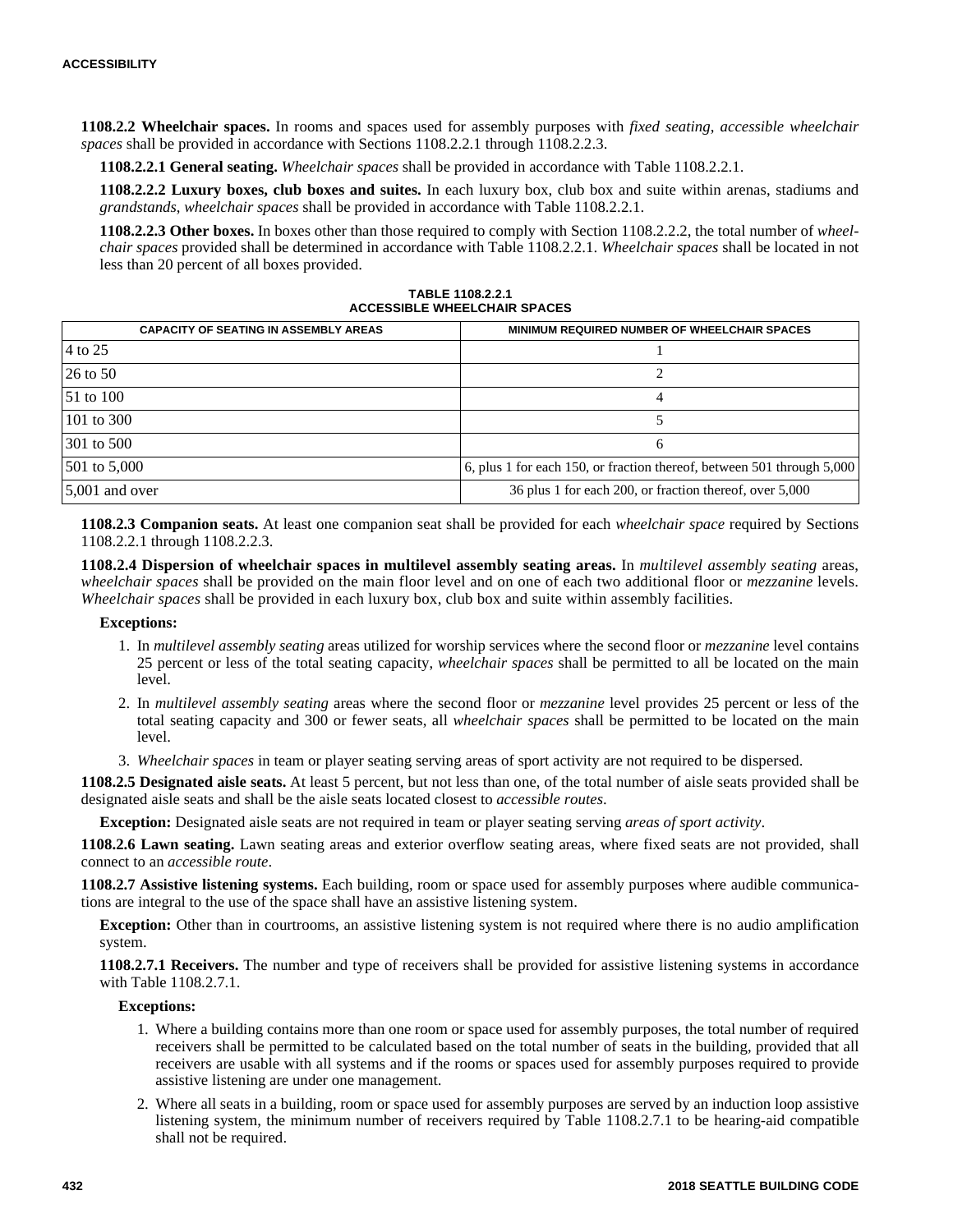| <b>CAPACITY OF SEATING</b><br>IN ASSEMBLY AREAS | <b>MINIMUM REQUIRED</b><br><b>NUMBER OF RECEIVERS</b> | <b>MINIMUM NUMBER OF RECEIVERS</b><br>TO BE HEARING-AID COMPATIBLE |
|-------------------------------------------------|-------------------------------------------------------|--------------------------------------------------------------------|
| 50 or less                                      |                                                       |                                                                    |
| $51 \text{ to } 200$                            | 2, plus 1 per 25 seats over $50$ seats*               |                                                                    |
| 201 to 500                                      | 2, plus 1 per 25 seats over 50 seats*                 | 1 per 4 receivers*                                                 |
| 501 to 1,000                                    | 20, plus 1 per 33 seats over 500 seats*               | 1 per 4 receivers $*$                                              |
| 1,001 to 2,000                                  | 35, plus 1 per 50 seats over 1,000 seats*             | 1 per 4 receivers $*$                                              |
| Over 2,000                                      | 55, plus 1 per 100 seats over 2,000 seats*            | 1 per 4 receivers*                                                 |

#### **TABLE 1108.2.7.1 RECEIVERS FOR ASSISTIVE LISTENING SYSTEMS**

**Note:** \* = or fraction thereof

**1108.2.7.2 Ticket windows.** Where ticket windows are provided in stadiums and arenas, at least one window at each location shall have an assistive listening system.

**1108.2.7.3 Public address systems.** Where stadiums, arenas and *grandstands* have 15,000 fixed seats or more and provide audible public announcements, they shall also provide prerecorded or real-time captions of those audible public announcements.

**1108.2.8 Performance areas.** An *accessible route* shall directly connect the performance area to the assembly seating area where a *circulation path* directly connects a performance area to an assembly seating area. An *accessible route* shall be provided from performance areas to ancillary areas or facilities used by performers.

**1108.2.9 Dining and drinking areas.** In dining and drinking areas, all interior and exterior floor areas shall be *accessible* and be on an *accessible route*.

#### **Exceptions:**

- 1. An *accessible route* between *accessible* levels and stories above or below is not required where permitted by Section 1104.4, Exception 1.
- 2. An *accessible route* to dining and drinking areas in a *mezzanine* is not required, provided that the *mezzanine* contains less than 25 percent of the total combined area for dining and drinking and the same services, and decor are provided in the *accessible* area.
- 3. In sports facilities, tiered dining areas providing seating required to be *accessible* shall be required to have *accessible routes* serving at least 25 percent of the dining area, provided that *accessible routes* serve *accessible* seating and where each tier is provided with the same services.
- 4. Employee-only work areas shall comply with Sections 1103.2.2 and 1104.3.1.

**1108.2.9.1 Dining surfaces.** Where dining surfaces for the consumption of food or drink are provided, at least 5 percent, but not less than one, of the dining surfaces for the seating and standing spaces shall be *accessible* and be distributed throughout the facility and located on a level accessed by an *accessible route*.

**1108.3 Self-service storage facilities.** *Self-service storage facilities* shall provide *accessible* individual self-storage spaces in accordance with Table 1108.3.

| AUGLOOIDLE OELI FOEKVIGE OTOKAGE I AGIETILO                                                                |                                               |  |
|------------------------------------------------------------------------------------------------------------|-----------------------------------------------|--|
| <b>TOTAL SPACES</b><br><b>MINIMUM NUMBER OF REQUIRED</b><br><b>IN FACILITY</b><br><b>ACCESSIBLE SPACES</b> |                                               |  |
| 1 to 200                                                                                                   | 5%, but not less than 1                       |  |
| Over $200$                                                                                                 | 10, plus 2% of total number of units over 200 |  |

**TABLE 1108.3 ACCESSIBLE SELF-SERVICE STORAGE FACILITIES**

**1108.3.1 Dispersion.** *Accessible* individual self-service storage spaces shall be dispersed throughout the various classes of spaces provided. Where more classes of spaces are provided than the number of required *accessible* spaces, the number of *accessible* spaces shall not be required to exceed that required by Table 1108.3. *Accessible* spaces are permitted to be dispersed in a single building of a multiple-building facility.

**1108.4 Judicial facilities.** Judicial facilities shall comply with Sections 1108.4.1 and 1108.4.2.

**1108.4.1 Courtrooms.** Each courtroom shall be *accessible* and comply with Sections 1108.4.1.1 through 1108.4.1.5.

**1108.4.1.1 Jury box.** A *wheelchair space* shall be provided within the jury box.

**Exception:** Adjacent companion seating is not required.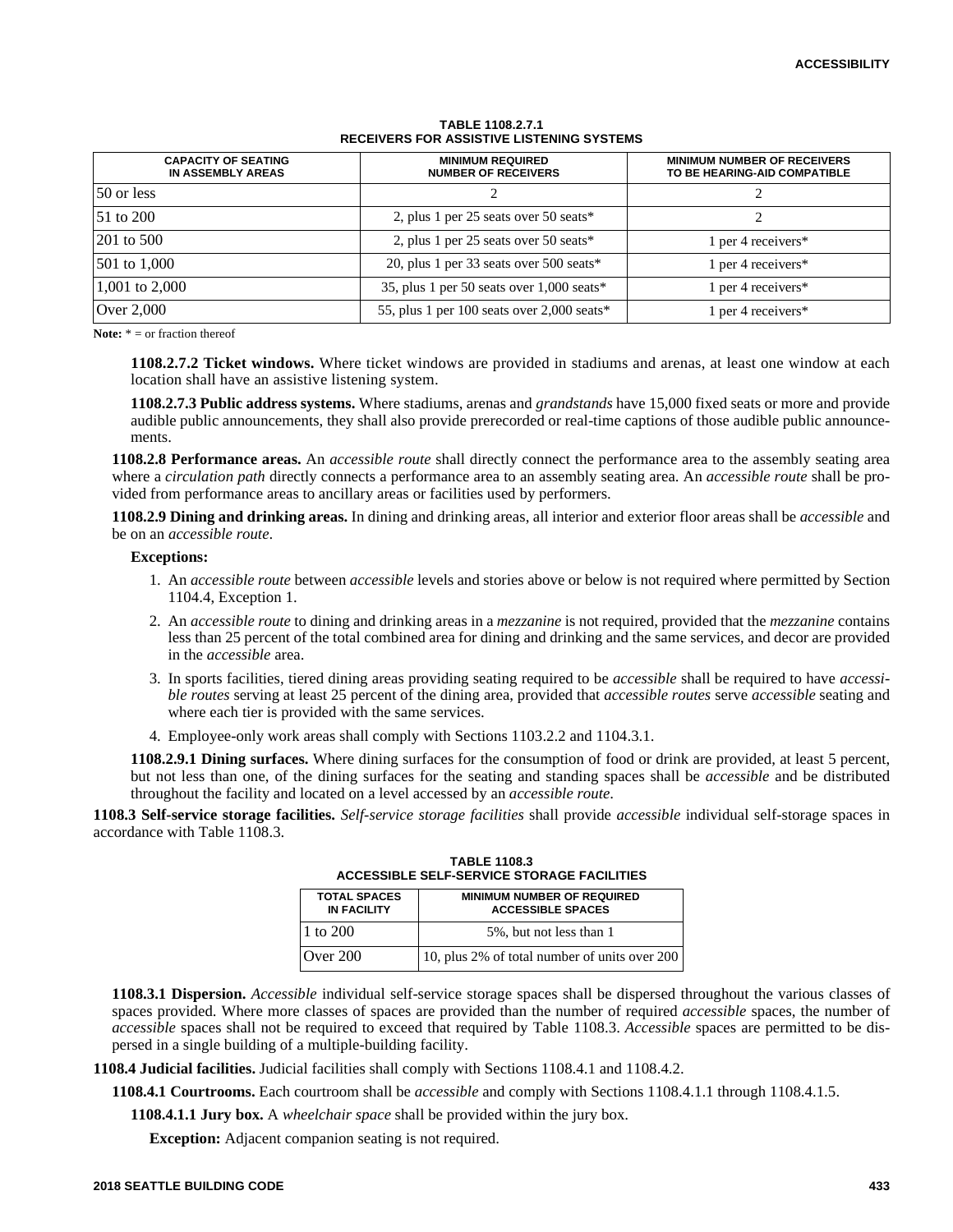**1108.4.1.2 Gallery seating.** *Wheelchair spaces* shall be provided in accordance with Table 1108.2.2.1. Designated aisle seats shall be provided in accordance with Section 1108.2.5.

**1108.4.1.3 Assistive listening systems.** An assistive listening system must be provided. Receivers shall be provided for the assistive listening system in accordance with Section 1108.2.7.1.

**1108.4.1.4 Employee work stations.** The judge's bench, clerk's station, bailiff's station, deputy clerk's station and court reporter's station shall be located on an accessible route. The vertical access to elevated employee work stations within a courtroom is not required at the time of initial construction, provided a *ramp*, lift or elevator can be installed without requiring reconfiguration or extension of the courtroom or extension of the electrical system.

**1108.4.1.5 Other work stations.** The litigant's and counsel stations, including the lectern, shall be *accessible*.

**1108.4.2 Holding cells.** Central holding cells and court-floor holding cells shall comply with Sections 1108.4.2.1 and 1108.4.2.2.

**1108.4.2.1 Central holding cells.** Where separate central holding cells are provided for adult males, juvenile males, adult females or juvenile females, one of each type shall be *accessible*. Where central holding cells are provided and are not separated by age or sex, at least one *accessible* cell shall be provided.

**1108.4.2.2 Court-floor holding cells.** Where separate court-floor holding cells are provided for adult males, juvenile males, adult females or juvenile females, each courtroom shall be served by one *accessible* cell of each type. Where courtfloor holding cells are provided and are not separated by age or sex, courtrooms shall be served by at least one *accessible* cell. *Accessible* cells shall be permitted to serve more than one courtroom.

# **SECTION 1109 OTHER FEATURES AND FACILITIES**

**1109.1 General.** *Accessible* building features and facilities shall be provided in accordance with Sections 1109.2 through 1109.15.

**Exception:** *Accessible units*, *Type A units* and *Type B units* shall comply with Chapter 10 of ICC A117.1.

**[W] 1109.2 Toilet and bathing facilities.** Each toilet room and bathing room shall be *accessible*. Where a floor level is not required to be connected by an *accessible route,* the only toilet rooms or bathing rooms provided within the facility shall not be located on the inaccessible floor. Except as provided for in Sections  $1109.2.2$ ,  $((\text{and})) 1109.2.3, 1109.2.4, \text{and } 1109.2.5$  at least one of each type of fixture, element, control or dispenser in each accessible toilet room and bathing room shall be *accessible.*

## **Exceptions:**

- 1. Toilet rooms or bathing rooms accessed only through a private office, not for *common* or *public use* and intended for use by a single occupant, shall be permitted to comply with the specific exceptions in ICC A117.1.
- 2. This section is not applicable to toilet and bathing rooms that serve *dwelling units* or *sleeping units* that are not required to be *accessible* by Section 1107.
- 3. Where multiple single-user toilet rooms or bathing rooms are clustered at a single location, at least 50 percent but not less than one room for each use at each cluster shall be *accessible*. Where these rooms are designated as gender-neutral, the total number of accessible toilet or bathing rooms shall not be less than the sum of required accessible separate male plus female rooms.
- 4. Where no more than one urinal is provided in a toilet room or bathing room, the urinal is not required to be *accessible*.
- 5. Toilet rooms or bathing rooms that are part of critical care or intensive care patient sleeping rooms serving *Accessible units* are not required to be *accessible*.
- 6. Toilet rooms or bathing rooms designed for bariatrics patients are not required to comply with the toilet room and bathing room requirement in ICC A117.1. The *sleeping units* served by bariatrics toilet or bathing rooms shall not count toward the required number of *Accessible sleeping units.*
- 7. Where permitted in Section 1107, in toilet rooms or bathrooms serving accessible units, water closets designed for assisted toileting shall comply with Section 1109.2.2.
- 8. Where permitted in Section 1107, in bathrooms serving accessible units, showers designed for assisted bathing shall comply with Section 1109.2.3.
- ((7)) 9. Where toilet facilities are primarily for children's use, required *accessible* water closets, toilet compartments and lavatories shall be permitted to comply with children's provision of ICC A117.1.

**1109.2.1 Family or assisted-use toilet and bathing rooms.** In assembly and mercantile occupancies, an *accessible* family or assisted-use toilet room shall be provided where an aggregate of six or more male and female water closets is required. In buildings of mixed occupancy, only those water closets required for the assembly or mercantile occupancy shall be used to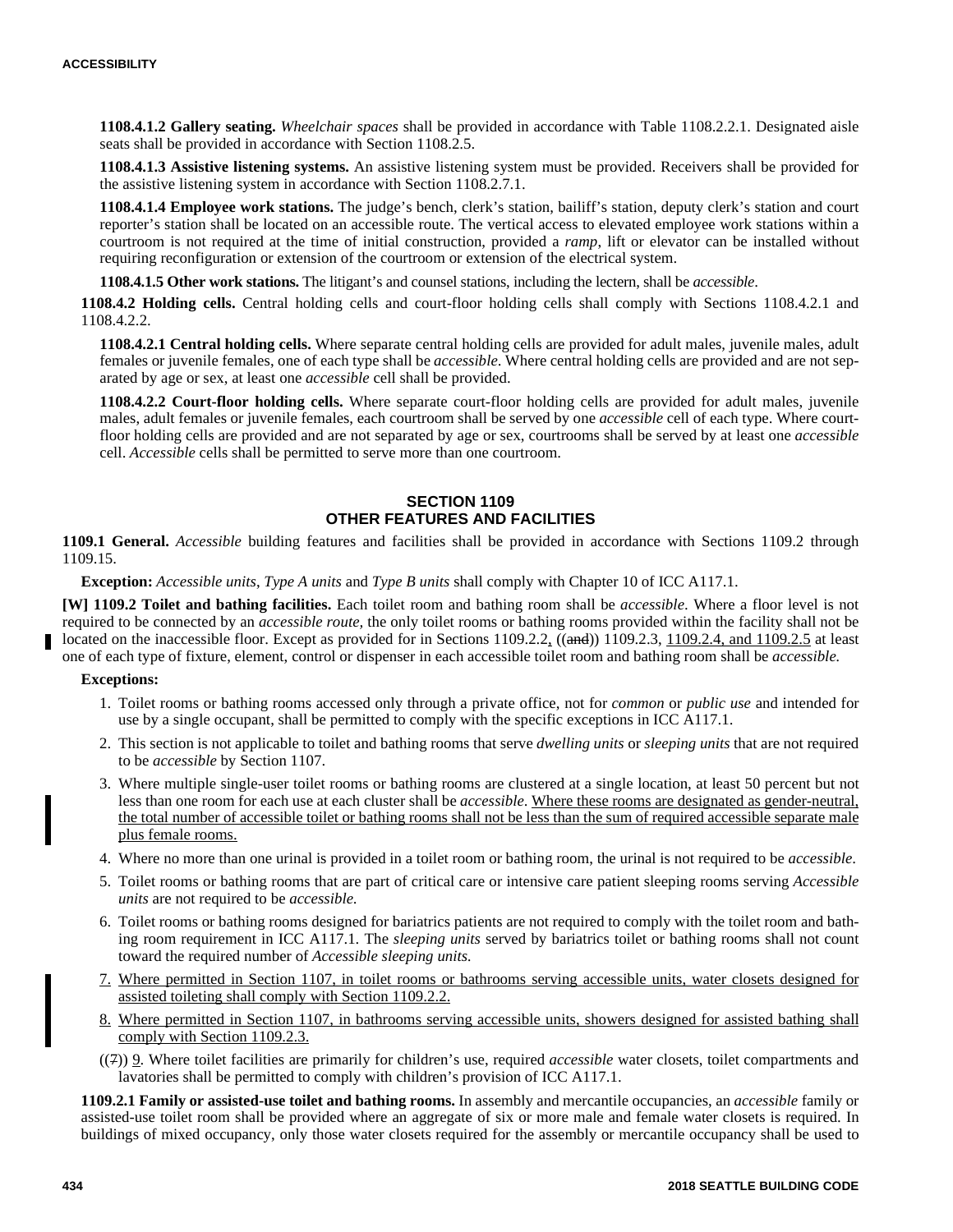determine the family or assisted-use toilet room requirement. In recreational facilities where separate-sex bathing rooms are provided, an *accessible* family or assisted-use bathing room shall be provided. Fixtures located within family or assisted-use toilet and bathing rooms shall be included in determining the number of fixtures provided in an occupancy.

**Exception:** Where each separate-sex bathing room has only one shower or bathtub fixture, a family or assisted-use bathing room is not required.

**1109.2.1.1 Standard.** Family or assisted-use toilet and bathing rooms shall comply with Sections 1109.2.1.2 through 1109.2.1.7.

**1109.2.1.2 Family or assisted-use toilet rooms.** Family or assisted-use toilet rooms shall include only one water closet and only one lavatory. A family or assisted-use bathing room in accordance with Section 1109.2.1.3 shall be considered to be a family or assisted-use toilet room.

**Exception:** The following additional fixtures shall be permitted in a family or assisted-use toilet room:

- 1. A urinal.
- 2. A child-height water closet.
- 3. A child-height lavatory.

**1109.2.1.3 Family or assisted-use bathing rooms.** Family or assisted-use bathing rooms shall include only one shower or bathtub fixture. Family or assisted-use bathing rooms shall also include one water closet and one lavatory. Where storage facilities are provided for separate-sex bathing rooms, *accessible* storage facilities shall be provided for family or assisteduse bathing rooms.

**1109.2.1.4 Location.** Family or assisted-use toilet and bathing rooms shall be located on an *accessible route*. Family or assisted-use toilet rooms shall be located not more than one *story* above or below separate-sex toilet rooms. The *accessible route* from any separate-sex toilet room to a family or assisted-use toilet room shall not exceed 500 feet (152 m).

**1109.2.1.5 Prohibited location.** In passenger transportation facilities and airports, the *accessible route* from separate-sex toilet rooms to a family or assisted-use toilet room shall not pass through security checkpoints.

**1109.2.1.6 Clear floor space.** Where doors swing into a family or assisted-use toilet or bathing room, a clear floor space not less than 30 inches by 48 inches (762 mm by 1219 mm) shall be provided, within the room, beyond the area of the door swing.

**1109.2.1.7 Privacy.** Doors to family or assisted-use toilet and bathing rooms shall be securable from within the room.

**[W] 1109.2.2 Water closet compartment.** Where water closet compartments are provided in a toilet room or bathing room, at least 5 percent of the total number of compartments shall be wheelchair *accessible*. Where the combined total water closet compartments and urinals provided in a toilet room or bathing room is six or more, at least 5 percent of the total number of compartments shall be ambulatory *accessible*, provided in addition to the wheelchair-*accessible* compartment. Water closets designed for assisted toileting shall comply with Sections 1109.2.2.1 through 1109.2.2.6.

**1109.2.2.1 Location.** The centerline of the water closet shall be 24 inches (610 mm) minimum and 26 inches (660 mm) maximum from one side of the required clearance.

**1109.2.2.2 Clearance.** Clearance around the water closet shall comply with Sections 1109.2.2.2.1 through 1109.2.2.2.3.

**1109.2.2.2.1 Clearance width.** Clearance around a water closet shall be 66 inches (1675 mm) minimum in width, measured perpendicular from the side of the clearance that is 24 inches (610 mm) minimum and 26 inches (660 mm) maximum from the water closet centerline.

**1109.2.2.2.2 Clearance depth.** Clearance around the water closet shall be 78 inches (1980 mm) minimum in depth, measured perpendicular from the rear wall.

**1109.2.2.2.3 Clearance overlap.** The required clearance around the water closet shall be permitted overlaps per ICC A117.1 Section 604.3.3.

**1109.2.2.3 Height.** The height of the water closet seats shall comply with ICC A117.1 Section 604.4.

**1109.2.2.4 Swing-up grab bars.** The swing-up grab bars shall comply with ICC A117.1 Sections 609.2 and 609.8. Swingup grab bars shall be provided on both sides of the water closet and shall comply with all of the following: the following:

- 1. The centerline of the grab bar shall be 14 inches minimum to 16 inches (356 mm to 405 mm) maximum from the centerline of the water closet.
- 2. The length of the grab bar is 36 inches (915 mm) minimum in length, measured from the rear wall to the end of the grab bar.
- 3. The top of the grab bar in the down position is 30 inches (760 mm) minimum and 34 inches (865 mm) maximum above the floor.

**1109.2.2.5 Flush controls.** Flush controls shall comply with ICC A117.1 Section 604.6.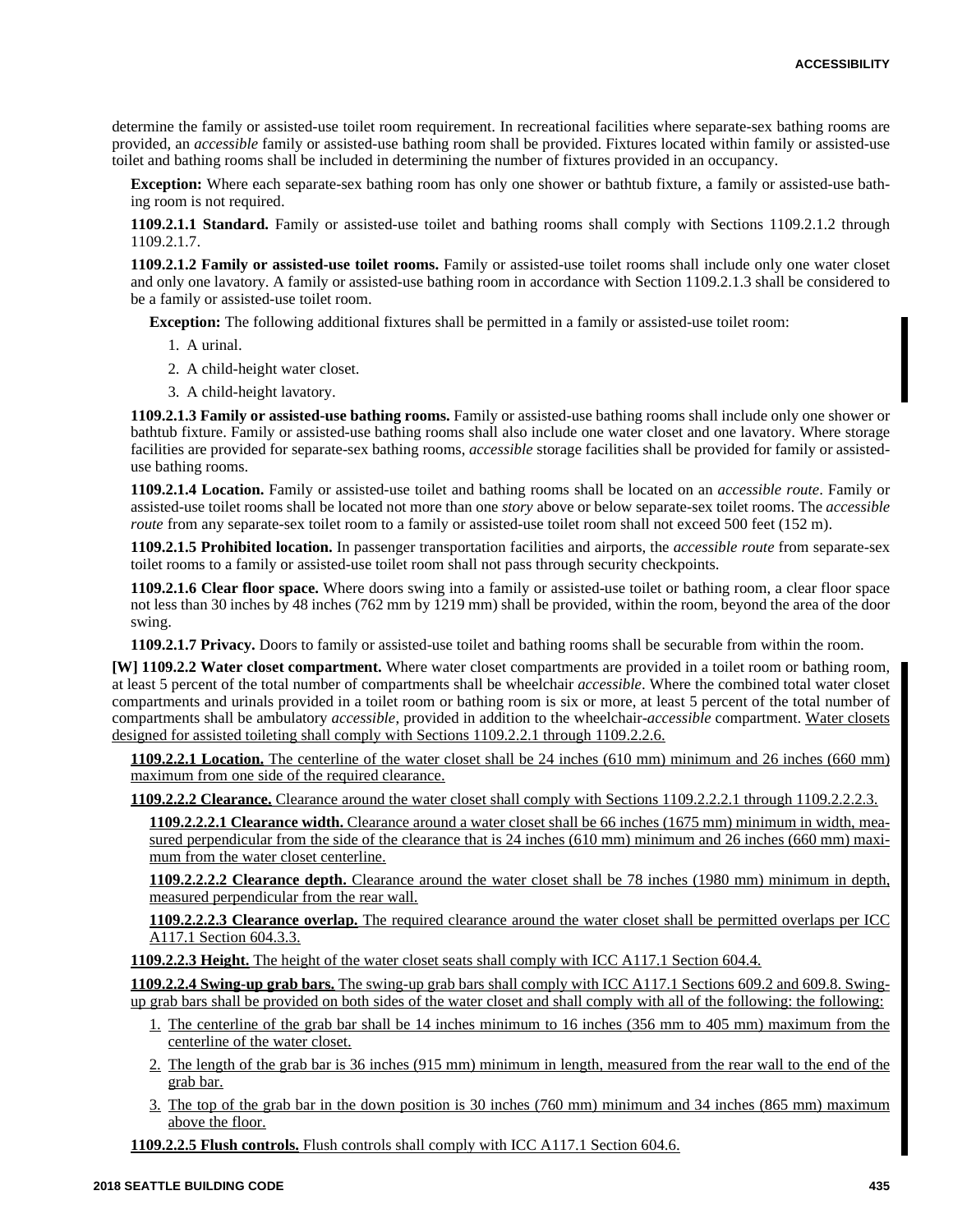**1109.2.2.6 Dispensers.** Toilet paper dispensers shall be mounted on at least one of the swing-up grab bars and the outlet of the dispenser shall be located at 24 inches (610 mm) minimum to 36 inches (915 mm) maximum from the rear wall.

**[W] 1109.2.3 Standard roll-in-type shower compartment designed for assisted bathing.** Standard roll-in-type shower compartments designed for assisted bathing shall comply with Sections 1109.2.3.1 through 1109.2.3.9.

**1109.2.3.1 Size.** Standard roll-in-type shower compartments shall have a clear inside dimension of 60 inches (1525 mm) minimum in width and 30 inches (760 mm) minimum in depth, measured at the center point of opposing sides. An entry 60 inches (1525 mm) minimum in width shall be provided.

**1109.2.3.2 Clearance.** A clearance of 60 inches (1525 mm) minimum in length adjacent to the 60 inch (1525 mm) width of the open face of the shower compartment, and 30 inches (760 mm) minimum in depth, shall be provided.

# **Exceptions:**

- 1. A lavatory complying with Section 606 shall be permitted at one end of the clearance.
- 2. Where the shower compartment exceeds minimum sizes, the clear floor space shall be placed adjacent to the grab bars and 30 inches minimum from the back wall.

**1109.2.3.3 Grab bars.** Grab bars shall comply with ICC A117.1 Section 609 and shall be provided in accordance with Sections 1109.2.3.3.1 and 1109.2.3.3.2. In standard roll-in-type shower compartments, grab bars shall be provided on three walls. Where multiple grab bars are used, required horizontal grab bars shall be installed at the same height above the floor. Grab bars can be separate bars or one continuous bar.

**1109.2.3.3.1 Back-wall grab bar.** The back-wall grab bar shall extend the length of the back wall and extend within 6 inches (150 mm) maximum from the two adjacent side walls.

**Exception:** The back wall grab bar shall not be required to exceed 48 inches (1220 mm) in length. The rear grab bar shall be located with one end within 6 inches maximum of a side wall with a grab bar complying with Section 1109.2.3.3.2.

**1109.2.3.3.2 Side-wall grab bars.** The side-wall grab bars shall extend the length of the wall and extend within 6 inches (150 mm) maximum from the adjacent back wall.

# **Exceptions:**

- 1. The side-wall grab bar shall not be required to exceed 30 inches (760 mm) in length. The side grab bar shall be located with one end within 6 inches maximum of the back wall with a grab bar complying with Section 1109.2.3.3.1.
- 2. Where the side walls are located 72 inches (1830 mm) or greater apart, a grab bar is not required on one of the side walls.

**1109.2.3.4 Seats.** Wall-mounted folding seats shall not be installed.

**1109.2.3.5 Controls and hand showers.** In standard roll-in-type showers, the controls and hand shower shall be located 38 inches (965 mm) minimum and 48 inches (1220 mm) maximum above the shower floor. Controls shall be located to facilitate caregiver access.

**1109.2.3.6 Hand showers.** Hand showers shall comply with ICC A117.1 Section 608.5.

**1109.2.3.7 Thresholds.** Thresholds shall comply with ICC A117.1 Section 608.6.

**1109.2.3.8 Shower enclosures.** Shower compartment enclosures for shower compartments shall comply with ICC A117.1 Section 608.7.

**1109.2.3.9 Water temperature.** Water temperature shall comply with ICC A117.1 Section 608.8.

**[W] ((1109.2.3)) 1109.2.4 Lavatories.** Where lavatories are provided, at least 5 percent, but not less than one, shall be *accessible.* Where an *accessible* lavatory is located within the *accessible* water closet compartment at least one additional *accessible* lavatory shall be provided in the multicompartment toilet room outside the water closet compartment. Where the total lavatories provided in a toilet room or bathing facility is six or more, at least one lavatory with enhanced reach ranges shall be provided.

**[S] 1109.2.5 Portable toilets and bathing rooms.** Where multiple single-user portable toilet or bathing units are clustered at a single location, at least 5 percent, but not less than one toilet unit or bathing unit at each cluster, shall be accessible. Signs containing the International Symbol of Accessibility shall identify *accessible* portable toilets and bathing units.

**Exception:** Portable toilet units provided for use exclusively by construction personnel on a construction site.

**1109.3 Sinks.** Where sinks are provided, at least 5 percent but not less than one provided in *accessible* spaces shall be *accessible*.

**Exception:** Mop or service sinks are not required to be *accessible*.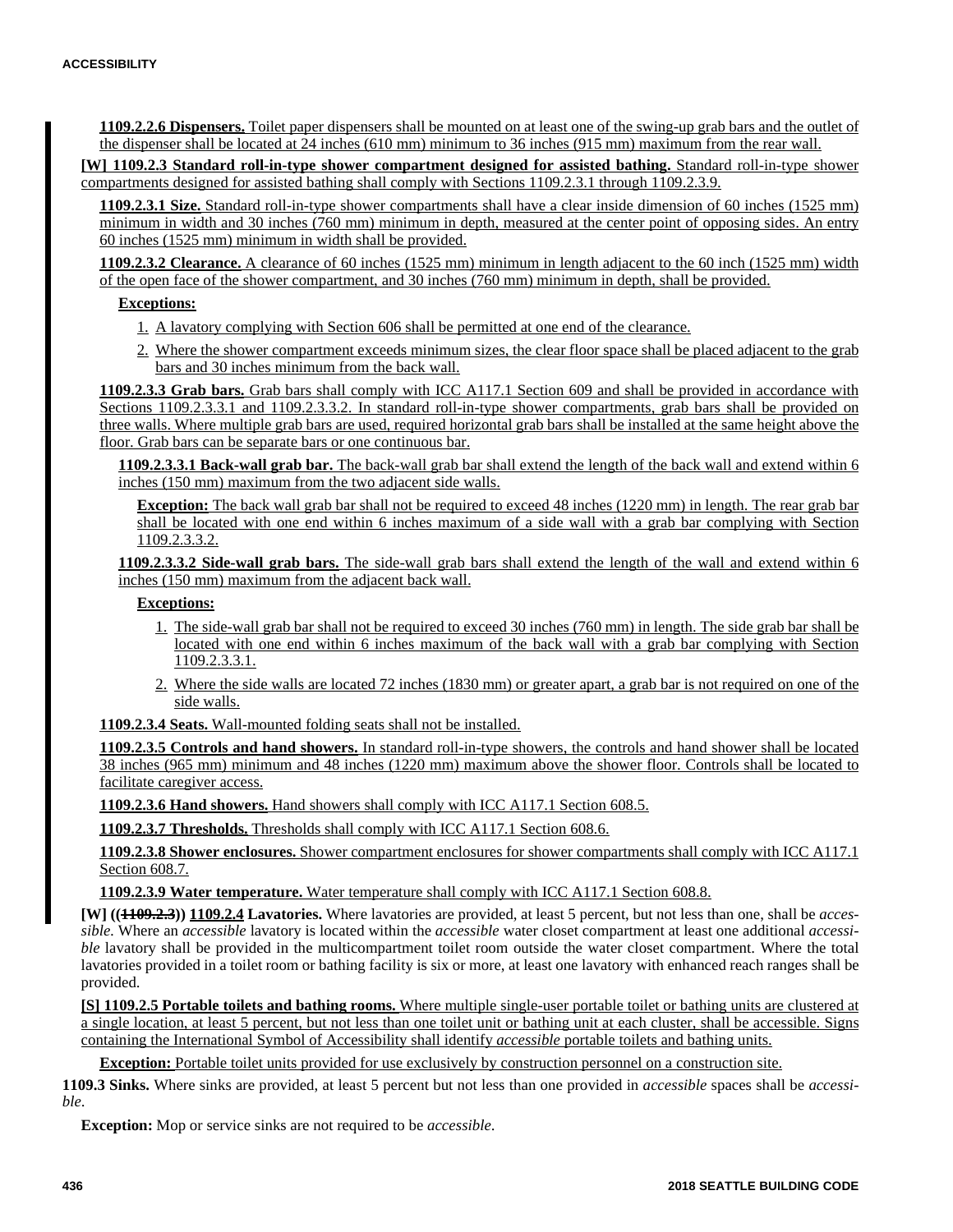**1109.4 Kitchens and kitchenettes.** Where kitchens and kitchenettes are provided in *accessible* spaces or rooms, they shall be *accessible*.

**1109.5 Drinking fountains.** Where drinking fountains are provided on an exterior site, on a floor or within a secured area, the drinking fountains shall be provided in accordance with Sections 1109.5.1 and 1109.5.2.

**[W] 1109.5.1 Minimum number.** Not fewer than two drinking fountains shall be provided. One drinking fountain shall comply with the requirements for people who use a wheelchair and one drinking fountain shall comply with the requirements for standing persons.

# **Exceptions**:

- 1. A single drinking fountain with two separate spouts that complies with the requirements for people who use a wheelchair and standing persons shall be permitted to be substituted for two separate drinking fountains.
- 2. Where drinking fountains are primarily for children's use, drinking fountains for people using wheelchairs shall be permitted to comply with the children's provisions in ICC A117.1 and drinking fountains for standing children shall be permitted to provide the spout at 30 inches (762 mm) minimum above the floor.
- 3. In all occupancies that require more than two drinking fountains per floor or secured area, bottle filling stations shall be allowed to be substituted in accordance with Section 2902.5.4.

**1109.5.2 More than the minimum number.** Where more than the minimum number of drinking fountains specified in Section 1109.5.1 is provided, 50 percent of the total number of drinking fountains provided shall comply with the requirements for persons who use a wheelchair and 50 percent of the total number of drinking fountains provided shall comply with the requirements for standing persons.

#### **Exceptions:**

- 1. Where 50 percent of the drinking fountains yields a fraction, 50 percent shall be permitted to be rounded up or down, provided that the total number of drinking fountains complying with this section equals 100 percent of the drinking fountains.
- 2. Where drinking fountains are primarily for children's use, drinking fountains for people using wheelchairs shall be permitted to comply with the children's provisions in ICC A117.1 and drinking fountains for standing children shall be permitted to provide the spout at 30 inches (762 mm) minimum above the floor.

**1109.6 Saunas and steam rooms.** Where provided, saunas and steam rooms shall be *accessible*.

**Exception:** Where saunas or steam rooms are clustered at a single location, at least 5 percent of the saunas and steam rooms, but not less than one, of each type in each cluster shall be *accessible*.

**1109.7 Elevators.** Passenger elevators on an *accessible route* shall be *accessible* and comply with Chapter 30.

**1109.8 Lifts.** Platform (wheelchair) lifts are permitted to be a part of a required *accessible route* in new construction where indicated in Items 1 through 10. Platform (wheelchair) lifts shall be installed in accordance with ASME A18.1.

- 1. An *accessible route* to a performing area and speaker platforms.
- 2. An *accessible route* to *wheelchair spaces* required to comply with the *wheelchair space* dispersion requirements of Sections 1108.2.2 through 1108.2.6.
- 3. An *accessible route* to spaces that are not open to the general public with an *occupant load* of not more than five.
- 4. An *accessible route* within an individual *dwelling unit* or *sleeping unit* required to be an *Accessible unit*, *Type A unit* or *Type B unit*.
- 5. An *accessible route* to jury boxes and witness stands; raised courtroom stations including judges' benches, clerks' stations, bailiffs' stations, deputy clerks' stations and court reporters' stations; and to depressed areas such as the well of the court.
- 6. An *accessible route* to load and unload areas serving amusement rides.
- 7. An *accessible route* to play components or soft contained play structures.
- 8. An *accessible route* to team or player seating areas serving *areas of sport activity*.
- 9. An *accessible route* instead of gangways serving recreational boating facilities and fishing piers and platforms.
- 10. An *accessible route* where existing exterior *site* constraints make use of a *ramp* or elevator infeasible.

**1109.9 Storage.** Where fixed or built-in storage elements such as cabinets, coat hooks, shelves, medicine cabinets, lockers, closets and drawers are provided in required *accessible* spaces, at least 5 percent, but not less than one of each type shall be *accessible*.

**1109.9.1 Equity.** *Accessible* facilities and spaces shall be provided with the same storage elements as provided in the similar nonaccessible facilities and spaces.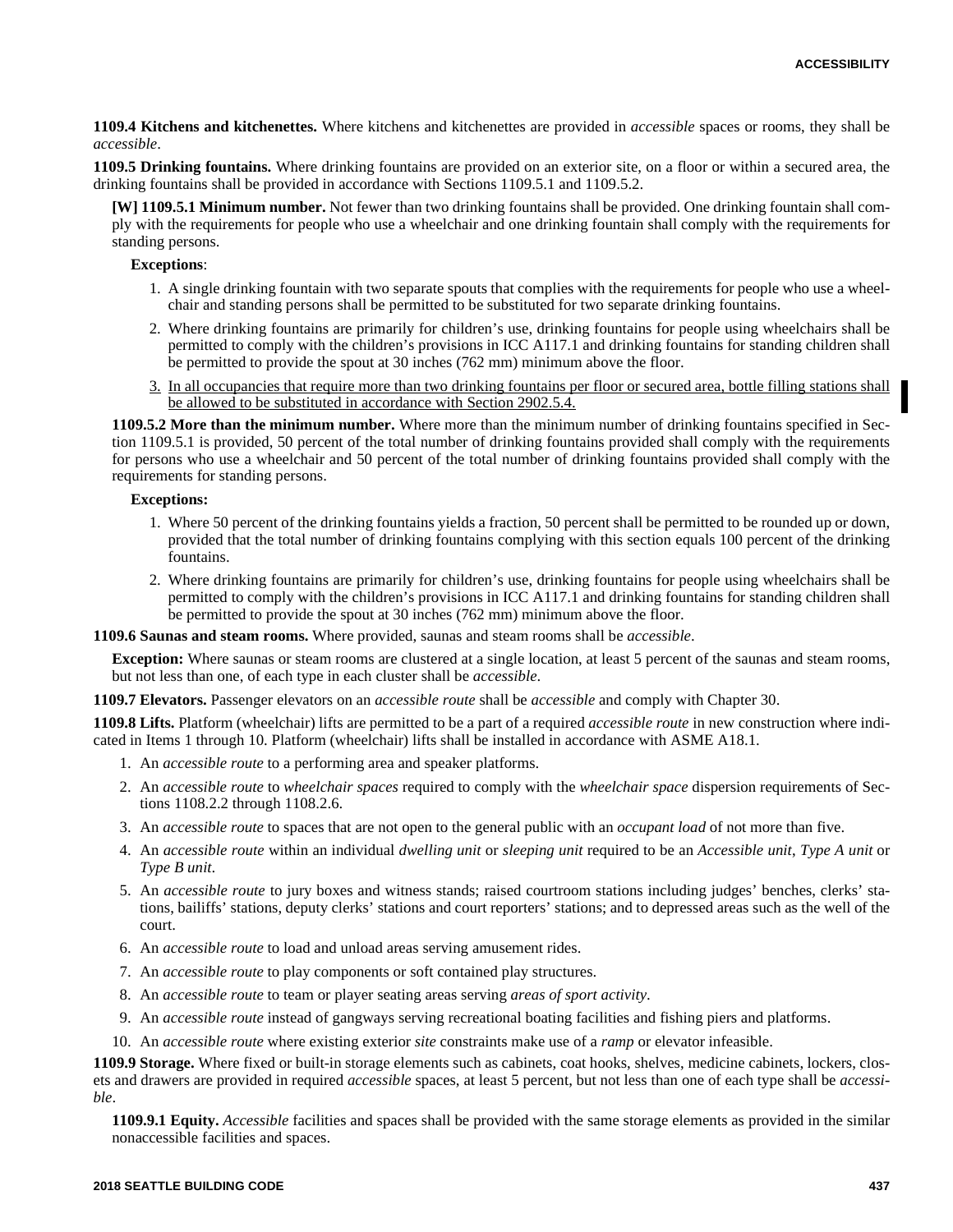**1109.9.2 Shelving and display units.** Self-service shelves and display units shall be located on an *accessible route*. Such shelving and display units shall not be required to comply with reach-range provisions.

**1109.10 Detectable warnings.** Passenger transit platform edges bordering a drop-off and not protected by platform screens or *guards* shall have a *detectable warning*.

**Exception:** *Detectable warnings* are not required at bus stops.

**1109.11 Seating at tables, counters and work surfaces.** Where seating or standing space at fixed or built-in tables, counters or work surfaces is provided in *accessible* spaces, at least 5 percent of the seating and standing spaces, but not less than one, shall be *accessible*.

**Exception:** Check-writing surfaces at check-out aisles not required to comply with Section 1109.12.2 are not required to be *accessible*.

**1109.11.1 Dispersion.** *Accessible* fixed or built-in seating at tables, counters or work surfaces shall be distributed throughout the space or facility containing such elements and located on a level accessed by an *accessible route*.

**1109.11.2 Visiting areas.** Visiting areas in judicial facilities and Group I-3 shall comply with Sections 1109.11.2.1 and 1109.11.2.2.

**1109.11.2.1 Cubicles and counters.** At least 5 percent, but not less than one of the cubicles, shall be *accessible* on both the visitor and detainee sides. Where counters are provided, at least one shall be *accessible* on both the visitor and detainee sides.

**Exception:** This requirement shall not apply to the detainee side of cubicles or counters at noncontact visiting areas not serving *Accessible unit* holding cells.

**1109.11.2.2 Partitions.** Where solid partitions or security glazing separate visitors from detainees, at least one of each type of cubicle or counter partition shall be *accessible*.

**1109.12 Service facilities.** Service facilities shall provide for *accessible* features in accordance with Sections 1109.12.1 through 1109.12.5.

**1109.12.1 Dressing, fitting and locker rooms.** Where dressing rooms, fitting rooms or locker rooms are provided, at least 5 percent, but not less than one, of each type of use in each cluster provided shall be *accessible*.

**1109.12.2 Check-out aisles.** Where check-out aisles are provided, *accessible* check-out aisles shall be provided in accordance with Table 1109.12.2. Where check-out aisles serve different functions, accessible check-out aisles shall be provided in accordance with Table 1109.12.2 for each function. Where check-out aisles are dispersed throughout the building or facility, *accessible* check-out aisles shall also be dispersed. Traffic control devices, security devices and turnstiles located in *accessible* check-out aisles or lanes shall be *accessible*.

**Exception:** Where the public use area is under  $5,000$  square feet  $(465 \text{ m}^2)$  not more than one *accessible* check-out aisle shall be required.

| <b>ITOTAL CHECK-OUT AISLES OF EACH FUNCTION</b> | MINIMUM NUMBER OF ACCESSIBLE CHECK-OUT AISLES OF EACH FUNCTION |
|-------------------------------------------------|----------------------------------------------------------------|
| $1$ to $4$                                      |                                                                |
| $5$ to $8$                                      |                                                                |
| 9 to 15                                         |                                                                |
| Over 15                                         | 3, plus 20% of additional aisles                               |

#### **TABLE 1109.12.2 ACCESSIBLE CHECK-OUT AISLES**

**1109.12.3 Point of sale and service counters.** Where counters are provided for sales or distribution of goods or services, at least one of each type provided shall be *accessible*. Where such counters are dispersed throughout the building or facility, *accessible* counters shall also be dispersed.

**1109.12.4 Food service lines.** Food service lines shall be *accessible*. Where self-service shelves are provided, at least 50 percent, but not less than one, of each type provided shall be *accessible*.

**1109.12.5 Queue and waiting lines.** Queue and waiting lines servicing *accessible* counters or check-out aisles shall be *accessible*.

**1109.13 Controls, operating mechanisms and hardware.** Controls, operating mechanisms and hardware intended for operation by the occupant, including switches that control lighting and ventilation and electrical convenience outlets, in *accessible* spaces, along *accessible routes* or as parts of *accessible* elements shall be *accessible*.

**Exceptions:**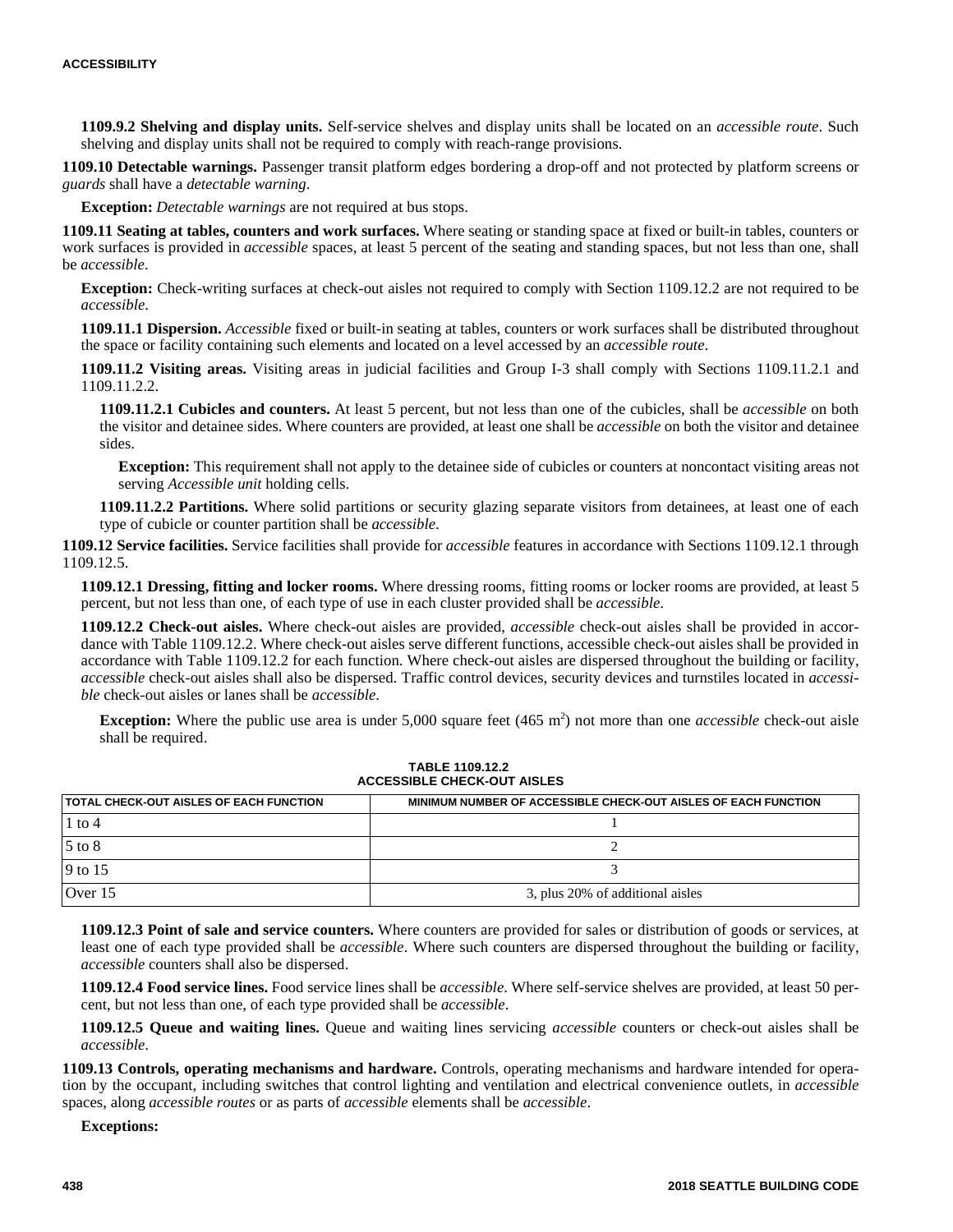- 1. Operable parts that are intended for use only by service or maintenance personnel shall not be required to be *accessible*.
- 2. Electrical or communication receptacles serving a dedicated use shall not be required to be *accessible*.
- 3. Where two or more outlets are provided in a kitchen above a length of counter top that is uninterrupted by a sink or appliance, one outlet shall not be required to be *accessible*.
- 4. Floor electrical receptacles shall not be required to be *accessible*.
- 5. HVAC diffusers shall not be required to be *accessible*.
- 6. Except for light switches, where redundant controls are provided for a single element, one control in each space shall not be required to be *accessible*.
- 7. Access doors or gates in barrier walls and fences protecting pools, spas and hot tubs shall be permitted to comply with Section 1010.1.9.2.

**1109.14 Fuel-dispensing systems.** Fuel-dispensing systems shall be *accessible*.

**[W] 1109.15 Gaming machines, ((and gaming tables)) depositories, vending machines, change machines and similar equipment.** ((At least two percent of the total, but not fewer than one, of each gaming machine type and gaming table type shall be *accessible.* Where multiple gaming areas occur, accessible gaming machines and gaming tables shall be distributed throughout.)) Not fewer than one of each type of depository, vending machine, change machine and similar equipment shall be *accessible.* Two percent of gaming machines shall be *accessible* and provided with a front approach. *Accessible* gaming machines shall be distributed throughout the different types of gaming machines provided.

**Exception:** Drive-up-only depositories are not required to comply with this section.

**[W] 1109.16 Laundry equipment.** Where provided in spaces required to be *accessible,* washing machines and clothes dryers shall comply with this section. \*\*

**1109.16.1 Washing machines.** Where three or fewer washing machines are provided, at least one shall be accessible. Where more than three washing machines are provided, at least two shall be accessible.

**1109.16.2 Clothes dryers.** Where three or fewer clothes dryers are provided, at least one shall be accessible. Where more than three clothes dryers are provided, at least two shall be accessible.

**[W] 1109.17 Mailboxes.** Where *mailboxes* are provided in an interior location, at least 5 percent, but not less than one, of each type shall be accessible. In residential and institutional facilities, where *mailboxes* are provided for each *dwelling unit* or *sleeping unit*, accessible *mailboxes* shall be provided for each unit required to be an *accessible unit*. \*\*

**[W] 1109.18 Automatic teller machines and fare machines.** Where automatic teller machines or self-service fare vending, collection or adjustment machines are provided, at least one machine of each type at each location where such machines are provided shall be *accessible*. Where bins are provided for envelopes, wastepaper or other purposes, at least one of each type shall be accessible. \*\*

**[W] 1109.19 Two-way communication systems.** Where two-way communication systems are provided to gain admittance to a building or facility or to restricted areas within a building or facility, the system shall be accessible.

# **SECTION 1110 RECREATIONAL FACILITIES**

**1110.1 General.** Recreational facilities shall be provided with *accessible* features in accordance with Sections 1110.2 through 1110.4.

**[S] 1110.2 Facilities serving Group R-2**  $((,))$  **and R-3**  $((\text{and } R-4))$  **occupancies.** Recreational facilities that serve Group R- $2\left(\frac{1}{2}\right)$  and R-3 ((and Group R-4)) occupancies shall comply with Sections 1110.2.1 through 1110.2.3, as applicable.

**1110.2.1 Facilities serving Accessible units.** In Group R-2 ((and R-4)) occupancies where recreational facilities serve *Accessible units*, every recreational facility of each type serving *Accessible units* shall be *accessible*.

**1110.2.2 Facilities serving Type A and Type B units in a single building.** In Group R-2  $((,))$  and R-3  $((and R-4))$  occupancies where recreational facilities serve a single building containing *Type A units* or *Type B units*, 25 percent, but not less than one, of each type of recreational facility shall be *accessible*. Every recreational facility of each type on a site shall be considered to determine the total number of each type that is required to be *accessible*.

**1110.2.3 Facilities serving Type A and Type B units in multiple buildings.** In Group R-2  $((\cdot))$  and R-3  $((\text{and } R-4))$  occupancies on a single site where multiple buildings containing *Type A units* or *Type B units* are served by recreational facilities, 25 percent, but not less than one, of each type of recreational facility serving each building shall be *accessible*. The total number of each type of recreational facility that is required to be *accessible* shall be determined by considering every recreational facility of each type serving each building on the site.

**1110.3 Other occupancies.** Recreational facilities not falling within the purview of Section 1110.2 shall be *accessible*.

\*\*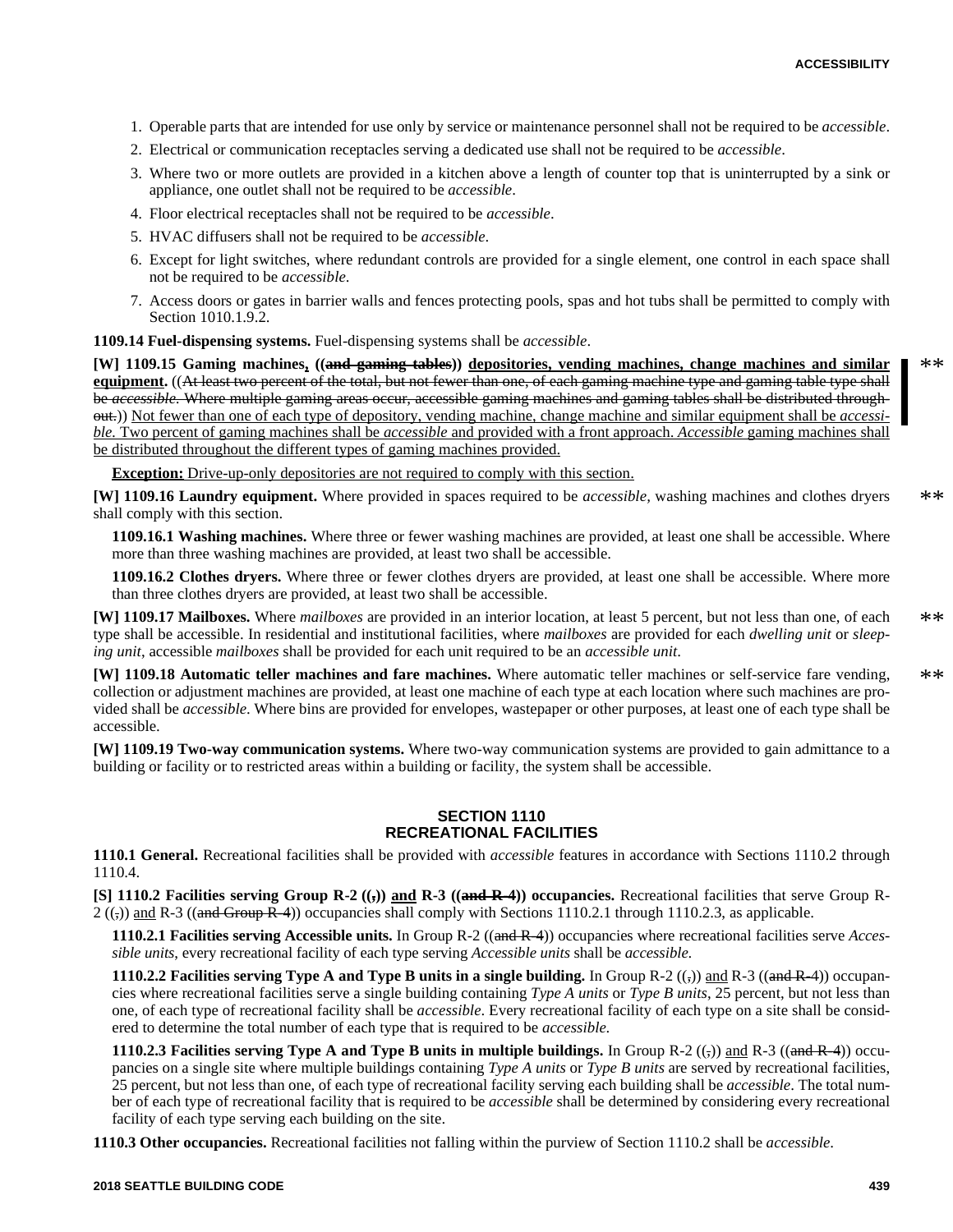**1110.4 Recreational facilities.** Recreational facilities shall be *accessible* and shall be on an *accessible route* to the extent specified in this section.

**1110.4.1 Area of sport activity.** Each *area of sport activity* shall be on an *accessible route* and shall not be required to be *accessible* except as provided for in Sections 1110.4.2 through 1110.4.15.

**1110.4.2 Team or player seating.** At least one wheelchair space shall be provided in team or player seating areas serving *areas of sport activity*.

**Exception:** Wheelchair spaces shall not be required in team or player seating areas serving bowling lanes that are not required to be *accessible* in accordance with Section 1110.4.3.

**1110.4.3 Bowling lanes.** An *accessible* route shall be provided to at least 5 percent, but not less than one, of each type of bowling lane.

**1110.4.4 Court sports.** In court sports, at least one *accessible* route shall directly connect both sides of the court.

**1110.4.5 Raised boxing or wrestling rings.** Raised boxing or wrestling rings are not required to be *accessible* or to be on an *accessible* route.

**1110.4.6 Raised refereeing, judging and scoring areas.** Raised structures used solely for refereeing, judging or scoring a sport are not required to be *accessible* or to be on an *accessible route*.

**1110.4.7 Animal containment areas.** Animal containment areas that are not within public-use areas are not required to be *accessible* or to be on an *accessible route*.

**1110.4.8 Amusement rides.** Amusement rides that move persons through a fixed course within a defined area shall comply with Sections 1110.4.8.1 through 1110.4.8.3.

**Exception:** Mobile or portable amusement rides shall not be required to be *accessible*.

**1110.4.8.1 Load and unload areas.** Load and unload areas serving amusement rides shall be *accessible* and be on an *accessible route*. Where load and unload areas have more than one loading or unloading position, at least one loading and unloading position shall be on an *accessible route*.

**1110.4.8.2 Wheelchair spaces, ride seats designed for transfer and transfer devices.** Where amusement rides are in the load and unload position, the following shall be on an *accessible route*.

- 1. The position serving a wheelchair space.
- 2. Amusement ride seats designed for transfer.
- 3. Transfer devices.

**1110.4.8.3 Minimum number.** Amusement rides shall provide at least one wheelchair space, amusement ride seat designed for transfer or transfer device.

#### **Exceptions:**

- 1. Amusement rides that are controlled or operated by the rider are not required to comply with this section.
- 2. Amusement rides designed primarily for children, where children are assisted on and off the ride by an adult, are not required to comply with this section.
- 3. Amusement rides that do not provide seats that are built-in or mechanically fastened shall not be required to comply with this section.

**1110.4.9 Recreational boating facilities.** Boat slips required to be *accessible* by Sections 1110.4.9.1 and 1110.4.9.2 and boarding piers at boat launch ramps required to be *accessible* by Section 1110.4.9.3 shall be on an *accessible route*.

**1110.4.9.1 Boat slips.** *Accessible* boat slips shall be provided in accordance with Table 1110.4.9.1. All units on the site shall be combined to determine the number of *accessible* boat slips required. Where the number of boat slips is not identified, each 40 feet (12 m) of boat slip edge provided along the perimeter of the pier shall be counted as one boat slip for the purpose of this section.

**Exception:** Boat slips not designed for embarking or disembarking are not required to be *accessible* or be on an *accessible route*.

| TABLE 1110.4.9.1  |  |
|-------------------|--|
| <b>BOAT SLIPS</b> |  |

| TOTAL NUMBER OF BOAT SLIPS PROVIDED   | MINIMUM NUMBER OF REQUIRED ACCESSIBLE BOAT SLIPS |
|---------------------------------------|--------------------------------------------------|
| 1 to 25                               |                                                  |
| $26$ to 50                            |                                                  |
| $\vert 51 \vert$ to $\vert 100 \vert$ |                                                  |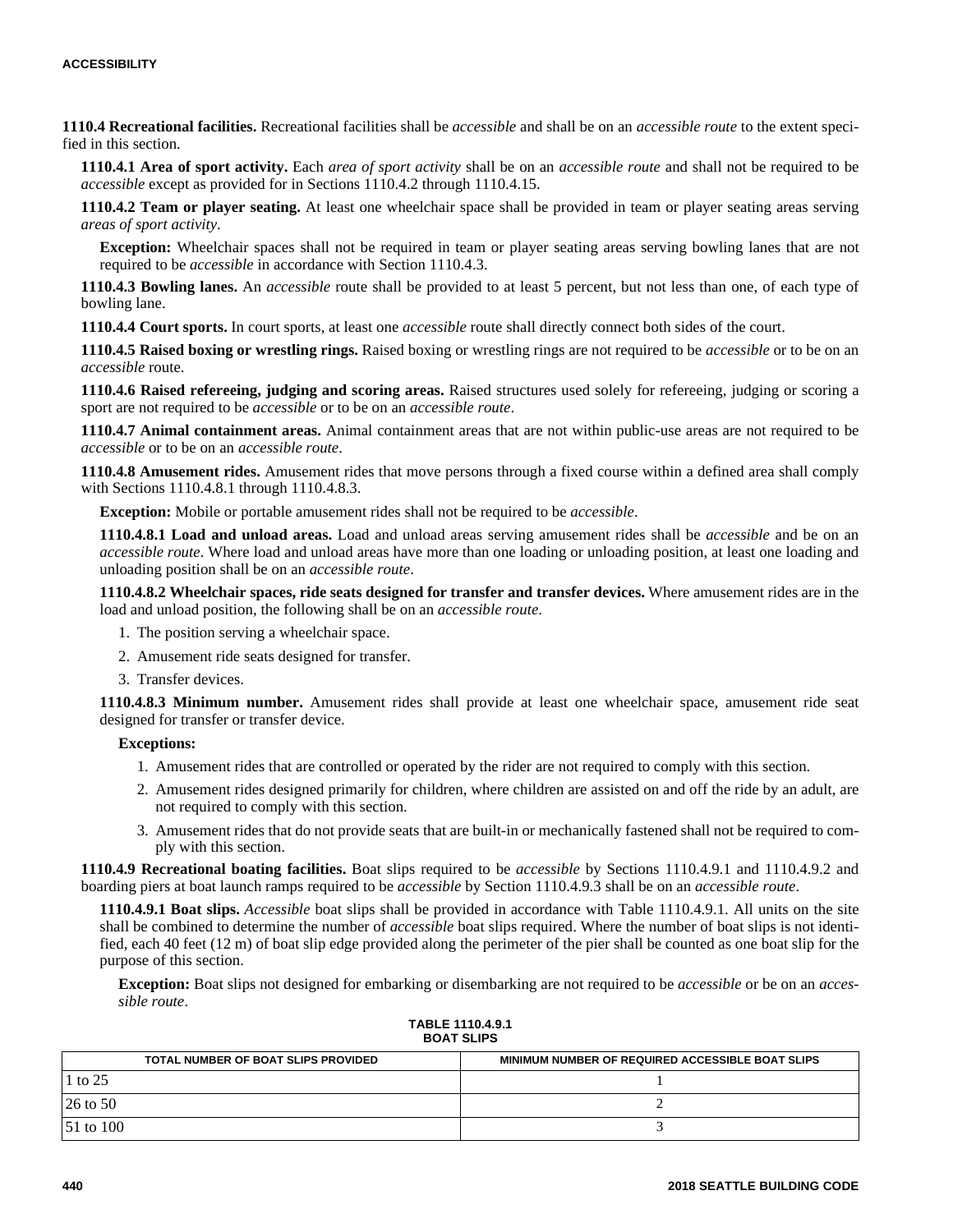| 101 to 150    | 4                                                         |
|---------------|-----------------------------------------------------------|
| 151 to 300    |                                                           |
| 301 to 400    | 6                                                         |
| 401 to 500    | 7                                                         |
| 501 to 600    | 8                                                         |
| 601 to 700    | 9                                                         |
| 701 to 800    | 10                                                        |
| 801 to 900    | 11                                                        |
| 901 to 1000   | 12                                                        |
| 1001 and over | 12, plus 1 for every 100, or fraction thereof, over 1,000 |

**1110.4.9.2 Dispersion.** *Accessible* boat slips shall be dispersed throughout the various types of boat slips provided. Where the minimum number of *accessible* boat slips has been met, further dispersion shall not be required.

**1110.4.9.3 Boarding piers at boat launch ramps.** Where boarding piers are provided at boat launch ramps, at least 5 percent, but not less than one, of the boarding piers shall be *accessible*.

**1110.4.10 Exercise machines and equipment.** At least one of each type of exercise machine and equipment shall be on an *accessible route*.

**1110.4.11 Fishing piers and platforms.** Fishing piers and platforms shall be *accessible* and be on an *accessible route*.

**1110.4.12 Miniature golf facilities.** Miniature golf facilities shall comply with Sections 1110.4.12.1 through 1110.4.12.3.

**1110.4.12.1 Minimum number.** At least 50 percent of holes on miniature golf courses shall be *accessible*.

**1110.4.12.2 Miniature golf course configuration.** Miniature golf courses shall be configured so that the *accessible* holes are consecutive. Miniature golf courses shall provide an *accessible route* from the last *accessible* hole to the course entrance or exit without requiring travel through any other holes on the course.

**Exception:** One break in the sequence of consecutive holes shall be permitted provided that the last hole on the miniature golf course is the last hole in the sequence.

**1110.4.12.3 Accessible route.** Holes required to comply with Section 1110.4.12.1, including the start of play, shall be on an *accessible route*.

**1110.4.13 Play areas.** Play areas containing play components designed and constructed for children shall be located on an *accessible route*.

**1110.4.14 Swimming pools, wading pools, hot tubs and spas.** Swimming pools, wading pools, hot tubs and spas shall be *accessible* and be on an *accessible route*.

#### **Exceptions:**

- 1. Catch pools or a designated section of a pool used as a terminus for a water slide flume shall not be required to provide an *accessible* means of entry, provided that a portion of the catch pool edge is on an *accessible route*.
- 2. Where spas or hot tubs are provided in a cluster, at least 5 percent, but not less than one spa or hot tub in each cluster, shall be *accessible* and be on an *accessible route*.
- 3. Swimming pools, wading pools, spas and hot tubs that are required to be *accessible* by Sections 1110.2.2 and 1110.2.3 are not required to provide *accessible* means of entry into the water.

**1110.4.14.1 Raised diving boards and diving platforms.** Raised diving boards and diving platforms are not required to be *accessible* or to be on an *accessible route*.

**1110.4.14.2 Water slides.** Water slides are not required to be *accessible* or to be on an *accessible route*.

**1110.4.15 Shooting facilities with firing positions.** Where shooting facilities with firing positions are designed and constructed at a site, at least 5 percent, but not less than one, of each type of firing position shall be *accessible* and be on an *accessible route*.

## **SECTION 1111 SIGNAGE**

**[S] 1111.1 Signs.** Required *accessible* elements shall be identified by the International Symbol of Accessibility at the following locations.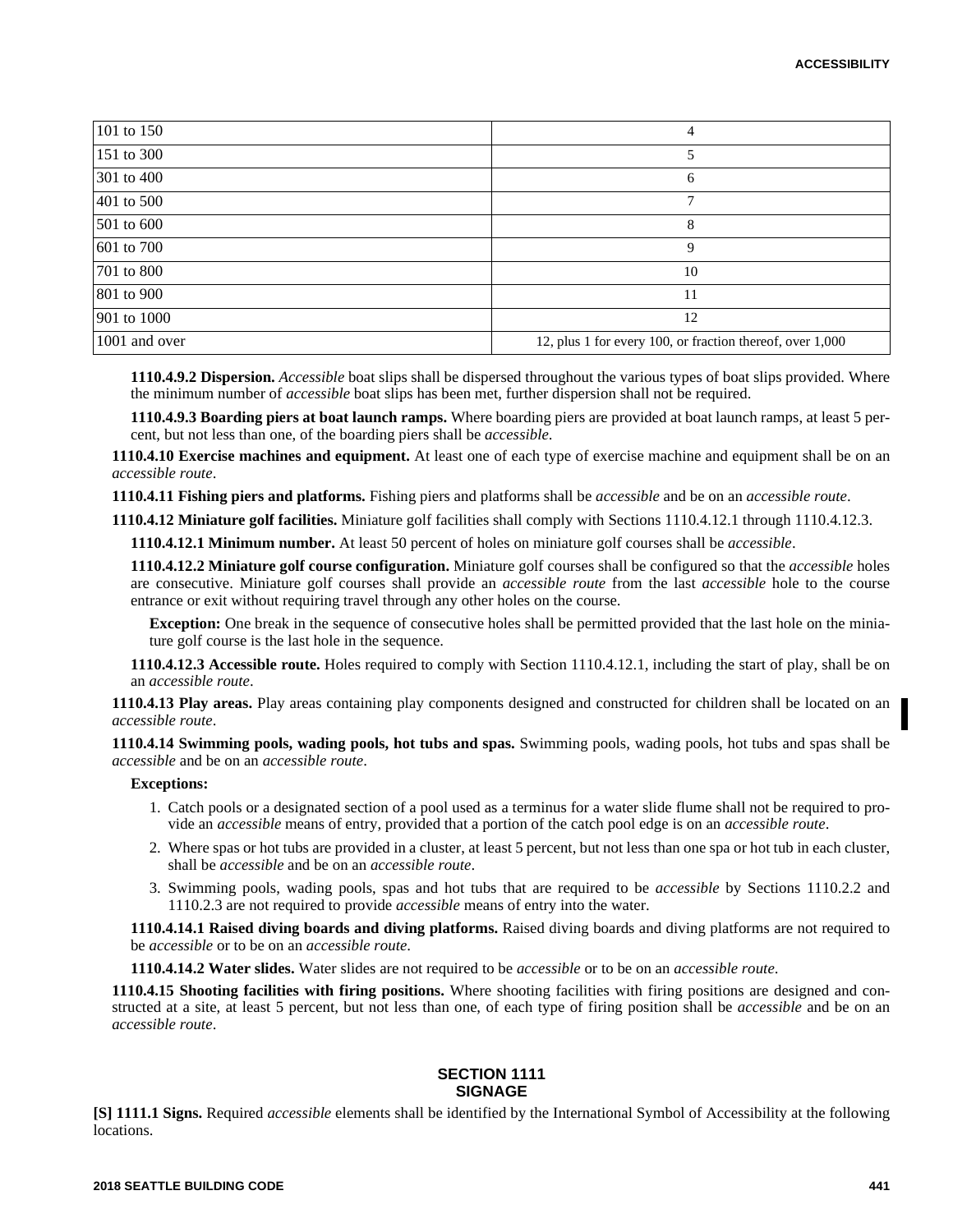1. *Accessible* parking spaces required by Section 1106.1.

**Exception:** Where the total number of parking spaces provided is four or less, identification of *accessible* parking spaces is not required.

2. *Accessible* parking spaces required by Section 1106.2.

**Exception:** In Group I-1, R-2, and R-3 ((and R-4)) facilities, where parking spaces are assigned to specific *dwelling units* or *sleeping units*, identification of *accessible* parking spaces is not required.

- 3. *Accessible* passenger loading zones.
- 4. *Accessible* rooms where multiple single-user toilet or bathing rooms are clustered at a single location.
- 5. *Accessible* entrances where not all entrances are *accessible*.
- 6. *Accessible* check-out aisles where not all aisles are *accessible*. The sign, where provided, shall be above the check-out aisle in the same location as the checkout aisle number or type of check-out identification.
- 7. Family or assisted-use toilet and bathing rooms.
- 8. *Accessible* dressing, fitting and locker rooms where not all such rooms are *accessible*.
- 9. *Accessible* areas of refuge in accordance with Section 1009.9.
- 10. Exterior areas for assisted rescue in accordance with Section 1009.9.
- 11. In recreational facilities, lockers that are required to be *accessible* in accordance with Section 1109.9.

**1111.2 Directional signage.** Directional signage indicating the route to the nearest like *accessible* element shall be provided at the following locations. These directional signs shall include the International Symbol of Accessibility and sign characters shall meet the visual character requirements in accordance with ICC A117.1.

- 1. Inaccessible building entrances.
- 2. Inaccessible public toilets and bathing facilities.
- 3. Elevators not serving an *accessible route*.
- 4. At each separate-sex toilet and bathing room indicating the location of the nearest family/assisted use toilet or bathing room where provided in accordance with Section 1109.2.1.
- 5. At *exits* and *exit stairways* serving a required *accessible* space, but not providing an *approved* accessible *means of egress*, signage shall be provided in accordance with Section 1009.10.
- 6. Where drinking fountains for persons using wheelchairs and drinking fountains for standing persons are not located adjacent to each other, directional signage shall be provided indicating the location of the other drinking fountains.

**[S] 1111.3 Other signs.** Signage indicating special accessibility provisions shall be provided as shown.

1. Each assembly area required to comply with Section 1108.2.7 shall provide a sign notifying patrons of the availability of assistive listening systems. The sign shall comply with ICC A117.1 requirements for visual characters and include the International Symbol of Access for Hearing Loss.

**Exception:** Where ticket offices or windows are provided, signs are not required at each assembly area provided that signs are displayed at each ticket office or window informing patrons of the availability of assistive listening systems.

- 2. At each door to an *area of refuge* providing direct access to a *stairway*, exterior area for assisted rescue, exit *stairway*, *exit passageway* or *exit discharge*, signage shall be provided in accordance with Section 1013.4.
- 3. At *areas of refuge*, signage shall be provided in accordance with Section 1009.11.
- 4. At exterior areas for assisted rescue, signage shall be provided in accordance with Section 1009.11.
- 5. At two-way communication systems, signage shall be provided in accordance with Section 1009.8.2.
- 6. In *interior exit stairways* and *ramps*, floor level signage shall be provided in accordance with Section 1023.9.
- 7. Signs identifying the type of access provided on amusement rides required to be *accessible* by Section 1110.4.8 shall be provided at entries to queues and waiting lines. In addition, where *accessible* unload areas also serve as *accessible* load areas, signs indicating the location of the *accessible* load and unload areas shall be provided at entries to queues and waiting lines. These directional sign characters shall meet the visual character requirements in accordance with ICC A117.1.
- 8. At bus stops and terminals, signage shall be provided in accordance with Section 1113.4.
- 9. At fixed facilities and stations, signage shall be provided in accordance with Sections 1114.2.2 through 1114.2.2.3.
- 10. At airports, terminal information systems shall be provided in accordance with Section 1115.3.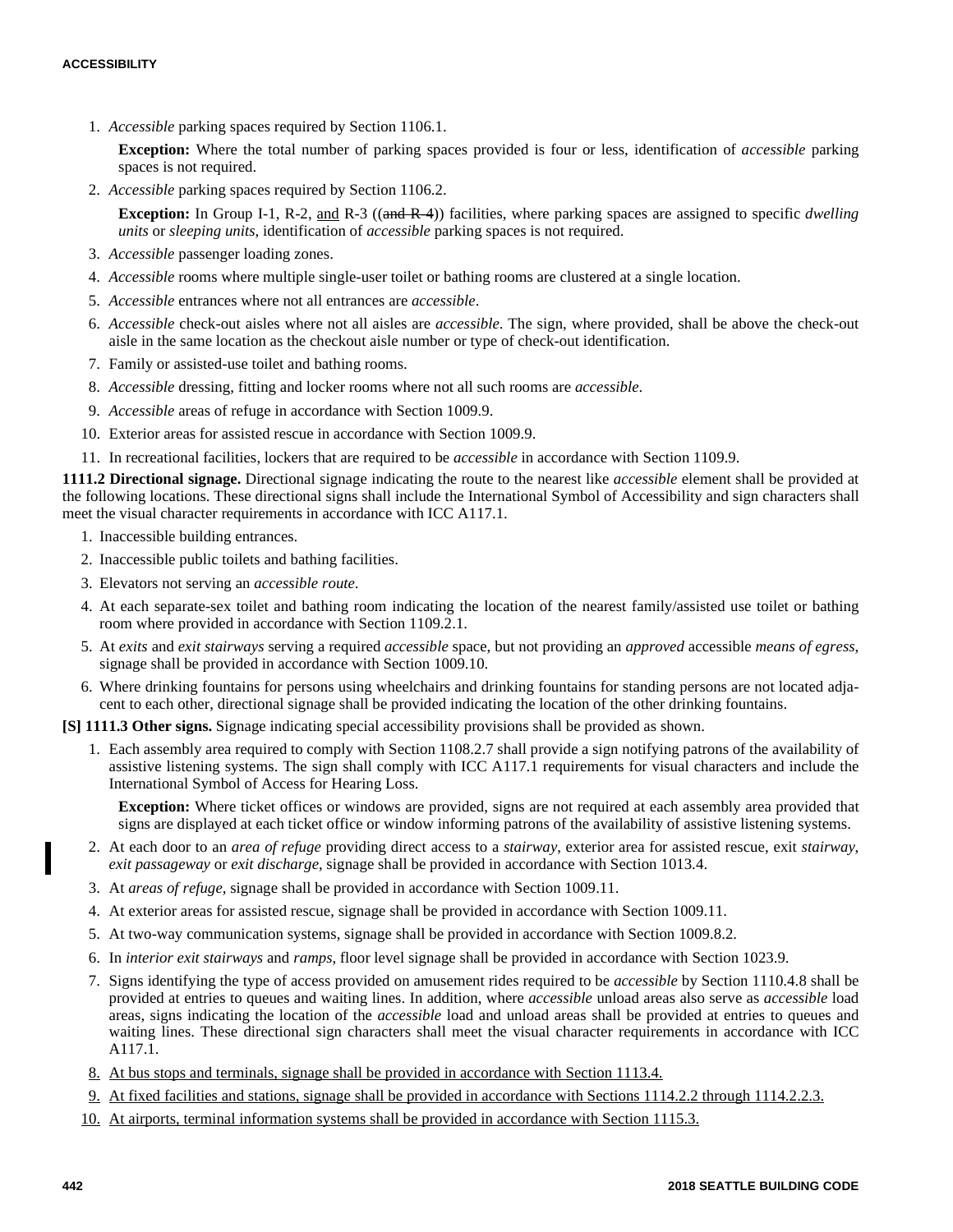**1111.4 Variable message signs.** Where provided in the locations in Sections 1111.4.1 and 1111.4.2, variable message signs shall comply with the variable message sign requirements of ICC A117.1.

**1111.4.1 Transportation facilities.** Where provided in transportation facilities, variable message signs conveying transportation-related information shall comply with Section 1111.4.

**1111.4.2 Emergency shelters.** Where provided in buildings that are designated as emergency shelters, variable message signs conveying emergency-related information shall comply with Section 1111.4.

**Exception:** Where equivalent information is provided in an audible manner, variable message signs are not required to comply with ICC A117.1.

**[W] 1111.5 Designations**. Interior and exterior signs identifying permanent rooms and spaces shall be visual characters, raised characters and braille complying with ICC A117.1. Where pictograms are provided as designations of interior rooms and spaces, the pictograms shall have visual characters, raised characters and braille complying with ICC A117.1.  $**$ 

## **Exceptions:**

- 1. Exterior signs that are not located at the door to the space they serve are not required to comply.
- 2. Building directories, menus, seat and row designations in assembly areas, occupant names, building addresses and company names and logos are not required to comply.
- 3. Signs in parking facilities are not required to comply.
- 4. Temporary (seven days or less) signs are not required to comply.
- 5. In detention and correctional facilities, signs not located in public areas are not required to comply.

**[W] 1111.6 Directional and informational signs.** Signs that provide direction to, or information about, permanent interior spaces of the site and facilities shall contain visual characters complying with ICC A117.1. \*\*

**Exception:** Building directories, personnel names, company or occupant names and logos, menus and temporary (seven days or less) signs are not required to comply with ICC A117.1.

# **[W] SECTION 1112 TELEPHONES**

**[W] 1112.1 General.** Where coin-operated public pay telephones, coinless public pay telephones, public *closed-circuit telephones*, courtesy phones or other types of public telephones are provided, *accessible* public telephones shall be provided in accordance with Sections 1112.2 through 1112.5 for each type of public telephone provided. For purposes of this section, a bank of telephones shall be considered two or more adjacent telephones.

**[W] 1112.2 Wheelchair-accessible telephones.** Where public telephones are provided, *wheelchair-accessible* telephones shall be provided in accordance with Table 1112.2.

**Exception:** Drive-up-only public telephones are not required to be *accessible*.

**TABLE 1112.2 WHEELCHAIR-ACCESSIBLE TELEPHONES**

| NUMBER OF TELEPHONES PROVIDED ON A<br><b>FLOOR, LEVEL OR EXTERIOR SITE</b> | <b>MINIMUM REQUIRED NUMBER OF</b><br><b>WHEELCHAIR-ACCESSIBLE TELEPHONES</b> |
|----------------------------------------------------------------------------|------------------------------------------------------------------------------|
| 1 or more single unit                                                      | 1 per floor, level and exterior site                                         |
| bank                                                                       | 1 per floor, level and exterior site                                         |
| 2 or more banks                                                            | l per bank                                                                   |

**[W] 1112.3 Volume controls.** All public telephones provided shall have accessible volume control.

**[W] 1112.4 TTYs.** TTYs shall be provided in accordance with Sections 1112.4.1 through 1112.4.9.

**1112.4.1 Bank requirement.** Where four or more public pay telephones are provided at a bank of telephones, at least one public TTY shall be provided at that bank.

**Exception:** TTYs are not required at banks of telephones located within 200 feet (60 960 mm) of, and on the same floor as, a bank containing a public TTY.

**1112.4.2 Floor requirement.** Where four or more public pay telephones are provided on a floor of a privately owned building, at least one public TTY shall be provided on that floor. Where at least one public pay telephone is provided on a floor of a publicly owned building, at least one public TTY shall be provided on that floor.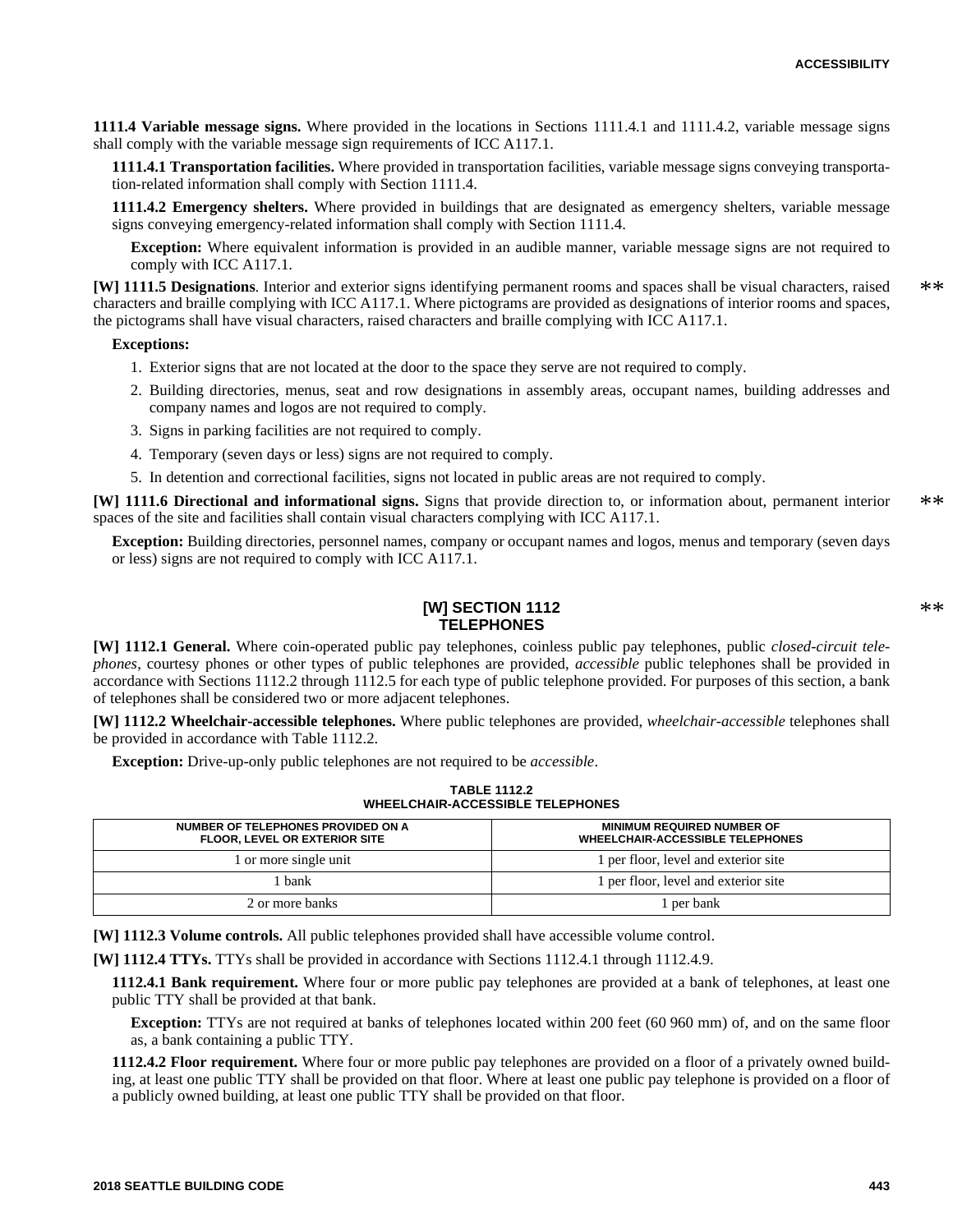**1112.4.3 Building requirement.** Where four or more public pay telephones are provided in a privately owned building, at least one public TTY shall be provided in the building. Where at least one public pay telephone is provided in a publicly owned building, at least one public TTY shall be provided in the building.

**1112.4.4 Site requirement.** Where four or more public pay telephones are provided on a site, at least one public TTY shall be provided on the site.

**1112.4.5 Rest stops, emergency road stops, and service plazas.** Where a public pay telephone is provided at a public rest stop, emergency road stop or service plaza, at least one public TTY shall be provided.

**1112.4.6 Hospitals.** Where a public pay telephone is provided in or adjacent to a hospital emergency room, hospital recovery room or hospital waiting room, at least one public TTY shall be provided at each such location.

**1112.4.7 Transportation facilities.** Transportation facilities shall be provided with TTYs in accordance with Sections 1114.2.5 and 1115.2 in addition to the TTYs required by Sections 1112.4.1 through 1112.4.4.

**1112.4.8 Detention and correctional facilities.** In detention and correctional facilities, where a public pay telephone is provided in a secured area used only by detainees or inmates and security personnel, then at least one TTY shall be provided in at least one secured area.

**1112.4.9 Signs.** Public TTYs shall be identified by the International Symbol of TTY complying with ICC A117.1. Directional signs indicating the location of the nearest public TTY shall be provided at banks of public pay telephones not containing a public TTY. Additionally, where signs provide direction to public pay telephones, they shall also provide direction to public TTYs. Such signs shall comply with visual signage requirements in ICC A117.1 and shall include the International Symbol of TTY.

**[W] 1112.5 Shelves for portable TTYs.** Where a bank of telephones in the interior of a building consists of three or more public pay telephones, at least one public pay telephone at the bank shall be provided with a shelf and an electrical outlet.

#### **Exceptions:**

- 1. In secured areas of detention and correctional facilities, if shelves and outlets are prohibited for purposes of security or safety shelves and outlets for TTYs are not required to be provided.
- 2. The shelf and electrical outlet shall not be required at a bank of telephones with a TTY.

#### **[W] SECTION 1113 BUS STOPS**

**[W] 1113.1 General.** Bus stops shall comply with Sections 1113.2 through 1113.5.

**[W] 1113.2 Bus boarding and alighting areas.** Bus boarding and alighting areas shall comply with Sections 1113.2.1 through 1113.2.4.

**1113.2.1 Surface.** Bus boarding and alighting areas shall have a firm, stable surface.

**1113.2.2 Dimensions.** Bus boarding and alighting areas shall have a clear length of 96 inches (2440 mm) minimum, measured perpendicular to the curb or vehicle roadway edge, and a clear width of 60 inches (1525 mm) minimum, measured parallel to the vehicle roadway.

**1113.2.3 Connection.** Bus boarding and alighting areas shall be connected to streets, sidewalks or pedestrian paths by an *accessible route* complying with Section 1104.

**1113.2.4 Slope.** Parallel to the roadway, the slope of the bus boarding and alighting area shall be the same as the roadway, to the maximum extent practicable. For water drainage, a maximum slope of 1:48 perpendicular to the roadway is allowed.

**[W] 1113.3 Bus shelters.** Where provided, new or replaced bus shelters shall provide a minimum clear floor or ground space complying with ICC A117.1, Section 305, entirely within the shelter. Such shelters shall be connected by an *accessible route* to the boarding area required by Section 1113.2.

**[W] 1113.4 Signs.** New bus route identification signs shall have finish and contrast complying with ICC A117.1. Additionally, to the maximum extent practicable, new bus route identification signs shall provide visual characters complying with ICC A117.1.

**Exception:** Bus schedules, timetables and maps that are posted at the bus stop or bus bay are not required to meet this requirement.

**[W] 1113.5 Bus stop siting.** Bus stop sites shall be chosen such that, to the maximum extent practicable, the areas where lifts or ramps are to be deployed comply with Sections 1113.2 and 1113.3.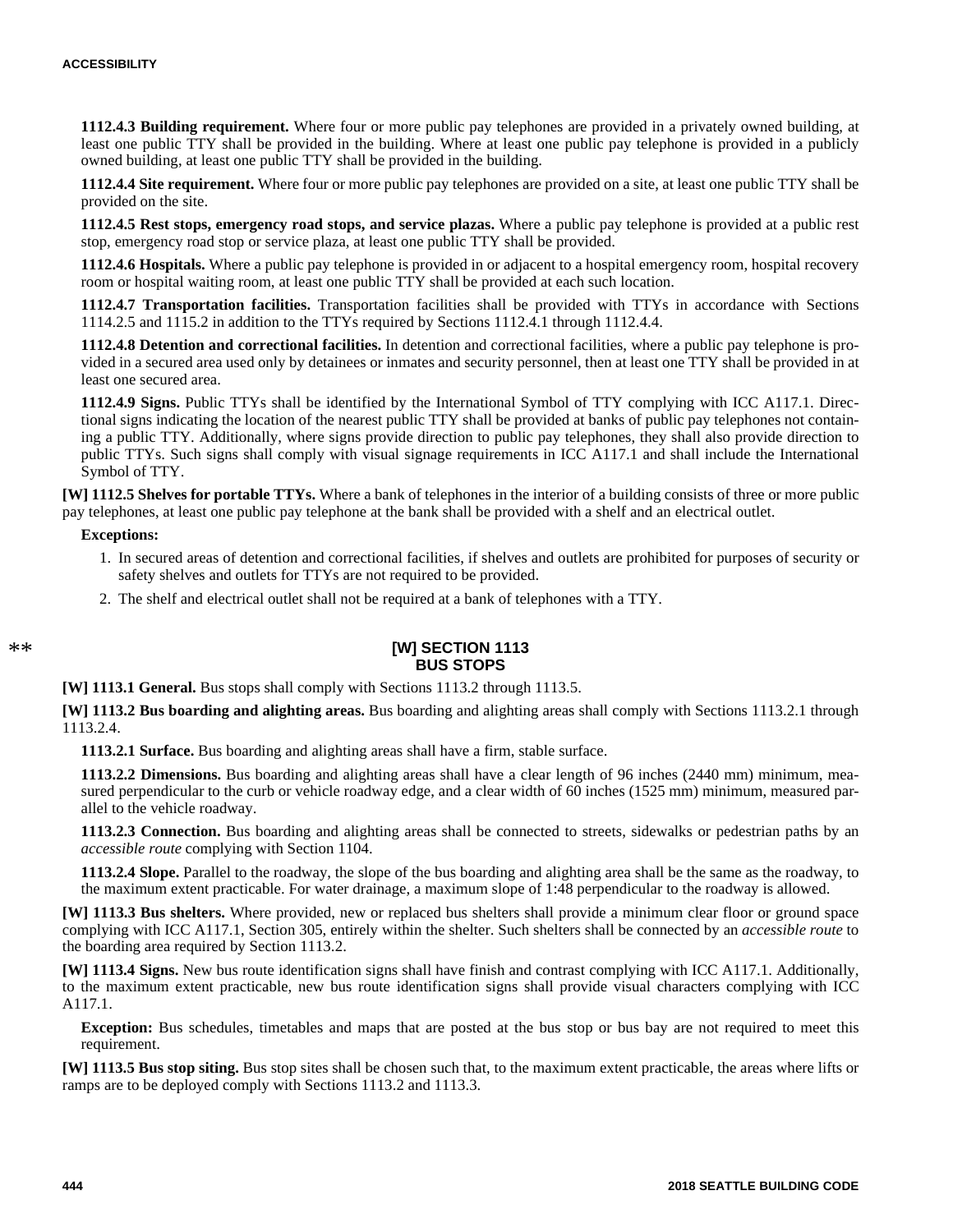# **[W] SECTION 1114 TRANSPORTATION FACILITIES AND STATIONS**

**[W] 1114.1 General.** Fixed transportation facilities and stations shall comply with the applicable provisions of Section 1114.2.

**[W] 1114.2 New construction.** New stations in rapid rail, light rail, commuter rail, intercity rail, high speed rail and other fixed guideway systems shall comply with Sections 1114.2.1 through 1114.2.8.

**[W] 1114.2.1 Station entrances.** Where different entrances to a station serve different transportation fixed routes or groups of fixed routes, at least one entrance serving each group or route shall comply with Section 1104.

**[W] 1114.2.2 Signs.** Signage in fixed transportation facilities and stations shall comply with Sections 1114.2.2.1 through 1114.2.2.3.

**1114.2.2.1 Raised character and braille signs.** Where signs are provided at entrances to stations identifying the station or the entrance, or both, at least one sign at each entrance shall be raised characters and braille. A minimum of one raised character and braille sign identifying the specific station shall be provided on each platform or boarding area. Such signs shall be placed in uniform locations at entrances and on platforms or boarding areas within the transit system to the maximum extent practicable.

## **Exceptions:**

- 1. Where the station has no defined entrance but signs are provided, the raised characters and braille signs shall be placed in a central location.
- 2. Signs are not required to be raised characters and braille where audible signs are remotely transmitted to handheld receivers, or are user or proximity actuated.

**1114.2.2.2 Identification signs.** Stations covered by this section shall have identification signs containing visual characters complying with ICC A117.1. Signs shall be clearly visible and within the sightlines of a standing or sitting passenger from within the train on both sides when not obstructed by another train.

**1114.2.2.3 Informational signs.** Lists of stations, routes and destinations served by the station which are located on boarding areas, platforms or mezzanines shall provide visual characters complying with ICC A117.1 Signs covered by this provision shall, to the maximum extent practicable, be placed in uniform locations within the transit system.

**[W] 1114.2.3 Fare machines.** Self-service fare vending, collection and adjustment machines shall comply with ICC A117.1, Section 707. Where self-service fare vending, collection or adjustment machines are provided for the use of the general public, at least one accessible machine of each type provided shall be provided at each accessible point of entry and exit.

**[W] 1114.2.4 Rail-to-platform height.** Station platforms shall be positioned to coordinate with vehicles in accordance with the applicable provisions of 36 CFR, Part 1192. Low-level platforms shall be 8 inches (250 mm) minimum above top of rail.

**Exception:** Where vehicles are boarded from sidewalks or street level, low-level platforms shall be permitted to be less than 8 inches (250 mm).

**[W] 1114.2.5 TTYs.** Where a public pay telephone is provided in a transit facility (as defined by the Department of Transportation) at least one public TTY complying with ICC A117.1, Section 704.4, shall be provided in the station. In addition, where one or more public pay telephones serve a particular entrance to a transportation facility, at least one TTY telephone complying with ICC A117.1, Section 704.4, shall be provided to serve that entrance.

**[W] 1114.2.6 Track crossings.** Where a *circulation path* serving boarding platforms crosses tracks, an *accessible route* shall be provided.

**Exception:** Openings for wheel flanges shall be permitted to be 2-1/2 inches (64 mm) maximum.

**[W] 1114.2.7 Public address systems.** Where public address systems convey audible information to the public, the same or equivalent information shall be provided in a visual format.

**[W] 1114.2.8 Clocks.** Where clocks are provided for use by the general public, the clock face shall be uncluttered so that its elements are clearly visible. Hands, numerals and digits shall contrast with the background either light-on-dark or dark-onlight. Where clocks are mounted overhead, numerals and digits shall comply with visual character requirements.

# **[W] SECTION 1115 AIRPORTS**

**[W] 1115.1 New construction.** New construction of airports shall comply with Sections 1115.2 through 1115.4.

**[W] 1115.2 TTYs.** Where public pay telephones are provided, at least one TTY shall be provided in compliance with ICC A117.1, Section 704.4. Additionally, if four or more public pay telephones are located in a main terminal outside the security areas, a concourse within the security areas or a baggage claim area in a terminal, at least one public TTY complying with ICC A117.1, Section 704.4, shall also be provided in each such location.

\*\*